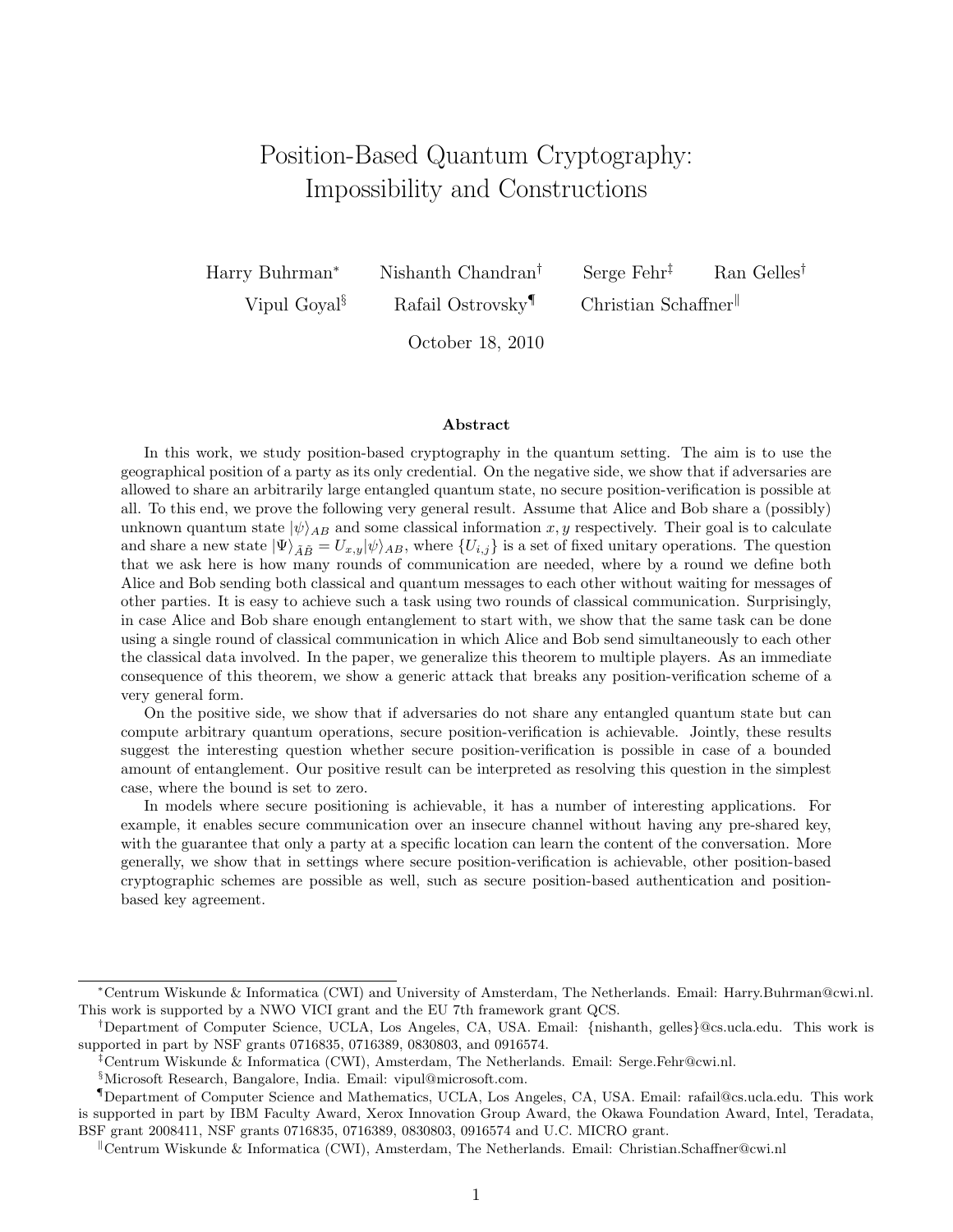## 1 Introduction

## 1.1 Background

At CRYPTO 2009, Chandran, Goyal, Moriarty, and Ostrovsky [CGMO09] introduced the notion of positionbased cryptography. The goal of position-based cryptography is to use the geographical position of a party as its only "credential". For example, one would like to send a message to a party at a geographical position pos with the guarantee that the party can decrypt the message only if he or she is physically present at pos.

A central task in position-based cryptography is the problem of position-verification. We have a prover P at position pos, wishing to convince a set of verifiers  $V_0, \ldots, V_k$  (at different points in geographical space) that he (i.e. the prover) is indeed at that position pos. The prover can run an interactive protocol with the verifiers in order to do this. The main technique for such a protocol is known as distance bounding [BC94]. In this technique, a verifier sends a random nonce to  $P$  and measures the time taken for  $P$  to reply back with this value. Assuming that communication is bounded by the speed of light, this technique gives an upper bound on the distance of P from the verifier.

The problem of secure positioning has been studied before in the field of wireless security, and there have been several proposals for this task ([BC94, SSW03, VN04, Bus04, CH05, SP05, ZLFW06, CCS06]). However, [CGMO09] shows that there exists no protocol for secure positioning that offers security in the presence of multiple colluding adversaries. In other words, the set of verifiers cannot distinguish between the case when they are interacting with an honest prover at pos and the case when they are interacting with multiple colluding dishonest provers, none of whom are at position pos. Their impossibility result holds even if we make computational hardness assumptions, and it also rules out most other interesting position-based cryptographic tasks.

In light of the strong impossibility result, [CGMO09] considers a model in which verifiers can broadcast large bursts of information and there is a bound on the amount of information that the set of adversaries can retrieve (this model is known as the Bounded Retrieval Model (BRM) and has been used widely in cryptography). In this model, [CGMO09] constructs information-theoretically secure protocols for the task of position-verification as well as position-based key exchange (wherein the verifiers, in addition to verifying the position claim of a prover, also exchange a secret key with the prover). While these protocols give us a way to realize position-based cryptography, the BRM has its drawbacks. Firstly, it requires the verifiers to be able to broadcast large bursts of information and this might be difficult to do; secondly, and perhaps more importantly, the bound on the amount of information that an adversary retrieves might be hard to impose. This leaves us with the following question—is there any other assumption or setting in which position-based cryptography is realizable?

#### 1.2 Our Approach And Our Results

In this work, we study position-based cryptography in the *quantum* setting. To start with, let us briefly explain why moving to the quantum setting might be useful. The impossibility result of [CGMO09] relies heavily on the fact that an adversary can locally store all information he receives and at the same time share this information with other colluding adversaries, located elsewhere. Recall that the positive result of [CGMO09] in the BRM circumvents the impossibility result by assuming that an adversary cannot store all information he receives. By going to the quantum setting, one may be able to circumvent the impossibility result thanks to the following observation. If some information is encoded into a quantum state, then the above attack fails due to the no-cloning principle: the adversary can either store the quantum state or send it to a colluding adversary (or do something in-between, like store part of it), but not both.

However, this intuition turns out to be not completely accurate. Once the adversaries pre-share entangled states, they can make use of quantum teleportation [BBC+93]. Although teleportation on its own does not appear to immediate conflict with the above intuition, we show that, based on techniques by Vaidman [Vai03], adversaries holding a large amount of entangled quantum states can successfully compute any unitary operation on a state shared between, using only local operations and one round of classical communication. By doing this, a coalition of adversaries can attack any position-based quantum scheme.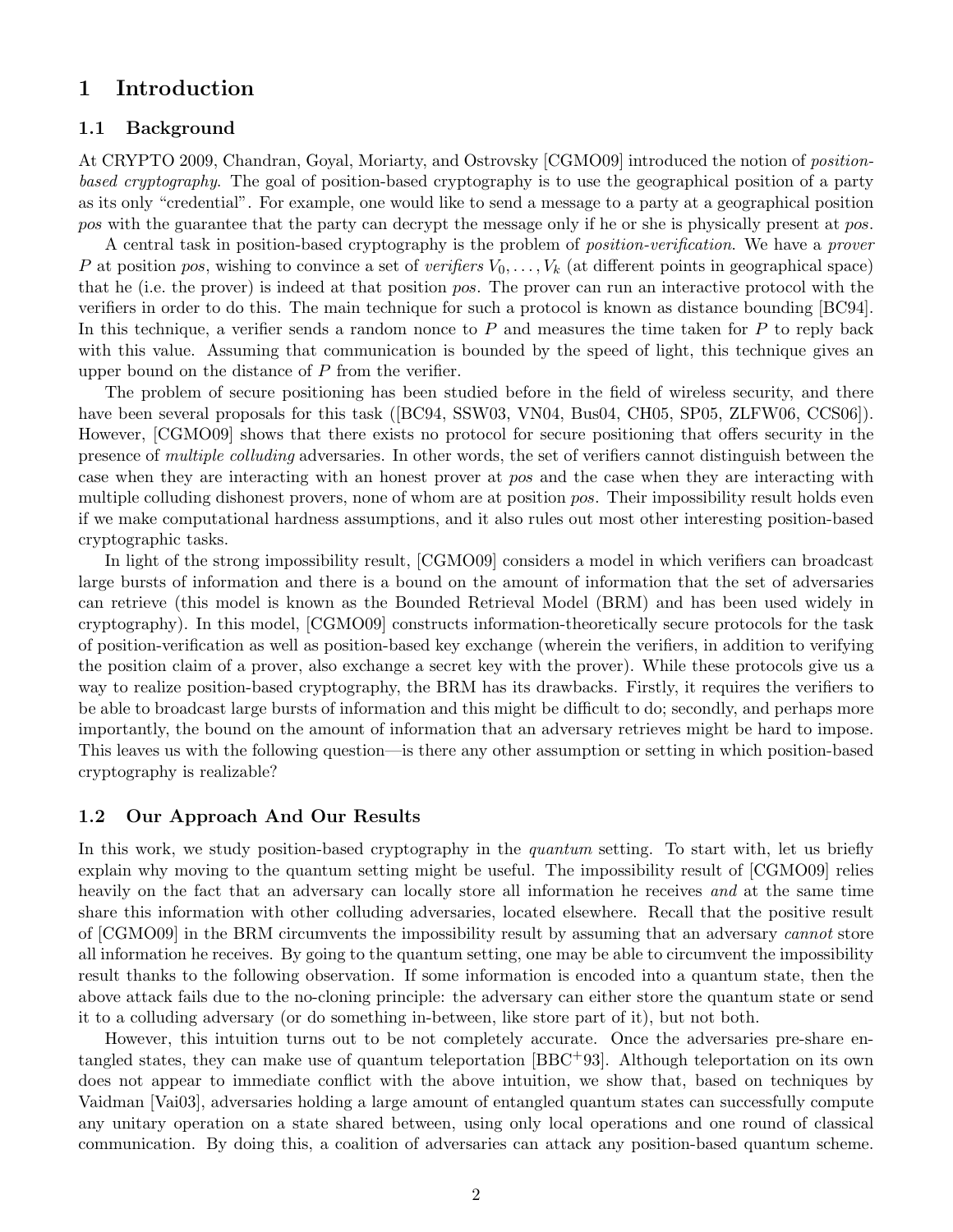We analyze our generic attack against an arbitrary 1-round position-verification scheme (as given in Fig. 1), but the attack works similarly against multi-round schemes.

Interestingly, pre-sharing entangled quantum systems is vital for attacking the position-verification scheme, because we show that otherwise, there exist schemes that are secure in the information-theoretic sense. If the adversary is not allowed any pre-shared entanglement, we show how to construct secure protocols for several position-based cryptographic tasks: position-verification, authentication, and key exchange.

This leads to an interesting open question regarding the amount of pre-shared entanglement required to break the positioning scheme: the case of a large amount of pre-shared states yields a complete break of any scheme while having no pre-shared states leads to information-theoretically secure schemes. The threshold of pre-shared quantum systems that keeps the system secure is yet unknown.

## 1.3 Related Work

Chandran et al. [CGMO09] show that even under cryptographic hardness assumptions, position-verification using classical protocols is impossible against colluding malicious provers.

To the best of our knowledge, quantum schemes for position-based cryptography have first been considered by Kent in 2002 under the name of "quantum tagging". Together with Munro, Spiller and Beausoleil, a patent for an (insecure) scheme was filed for HP Labs in 2004 and granted in 2006 [KMSB06]. Their results have not appeared in the academic literature until 2010 [KMS10]. In that paper, they describe several basic schemes and describe how to break them using teleportation-based attacks. They propose other variations (Schemes IV–VI in [KMS10]) not suspect to their teleportation attack and leave their security as an open question. Our general attack presented here shows that these schemes are insecure as well.

Concurrent and independent of our work reported here and the work on quantum tagging described above, the approach of using quantum techniques for secure position-verification was proposed by Malaney [Mal10a, Mal10b]. However, the proposed scheme is merely claimed secure, and no rigorous security analysis is provided. As pointed out in [KMS10], Malaney's schemes can also be broken by a teleportation-based attack.

To complete the historic picture, we note that a previous version of the present paper has been made public in May 2010 by a subset of the authors  $[CFG^+10]$ . After the appearance of  $[KMS10]$  we have realized that our schemes are merely secure against adversaries without pre-shared entanglement.

In a very recent paper [LL10], Lau and Lo use similar ideas as [KMS10] to show the insecurity of position-verification schemes that are of a certain (yet rather restricted) form, which include the schemes from [Mal10a, Mal10b] and [CFG+10]. Furthermore, they propose a position-verification scheme that resists their attack, and they conjecture it secure. Our attack shows that also this new scheme is not secure.

In a recent note [Ken10], Kent considers a different model for position-based cryptography where the prover is assumed to share with the verifiers a classical key unknown to the adversary. In this case, quantum key distribution can be used to expand that key ad infinitum. This classical key stream is then used as authentication resource.

In [GLM02], Giovannetti et al. show how to measure the distance between two parties by quantum cryptographic means so that only trusted people have access to the result. This is a different kind of problem than what we consider here, and the techniques used there are not applicable in our setting.

#### 1.4 Our Attack and our Schemes in More Detail

Position-Verification - A Simple Approach. Let us briefly discuss here the 1-dimensional case in which we have two verifiers  $V_0$  and  $V_1$ , and a prover P at position pos that lies on the straight line between  $V_0$  and  $V_1$ . Now, to verify P's position,  $V_0$  sends a BB84 qubit  $H^{\theta}|x\rangle$  to P, and  $V_1$  sends the corresponding basis  $\theta$  to P. The sending of these messages is timed in such a way that  $H^{\theta}|x\rangle$  and  $\theta$  arrive at position pos at the same time. P then has to measure the qubit in the given basis to obtain x, and immediately send x to  $V_0$  and  $V_1$ , who verify the correctness of x and if it has arrived "in time".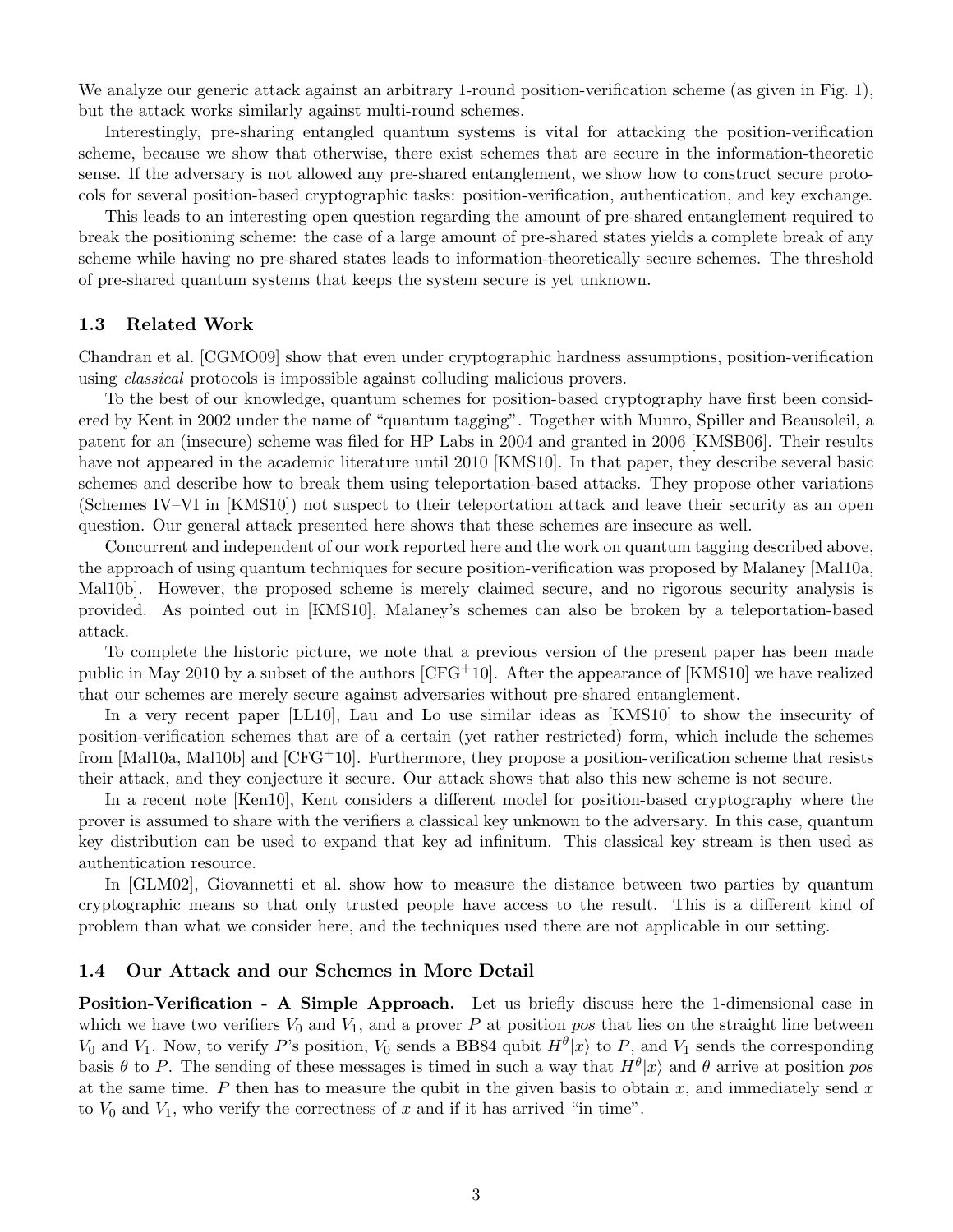The intuition for this scheme is the following. Consider a dishonest prover  $\hat{P}_0$  between  $V_0$  and  $P$ , and a dishonest prover  $\hat{P}_1$  between  $V_1$  and  $P$ . (It is not too hard to see that additional dishonest provers do not help.) When  $\hat{P}_0$  receives the BB84 qubit, she does not know yet the corresponding basis  $\theta$ . Thus, if she measures it immediately when she receives it, then she is likely to measure it in the wrong basis and  $\hat{P}_0$  and  $\hat{P}_1$  will not be able to provide the correct x. However, if she waits until he knows the basis  $\theta$ , then  $\hat{P}_0$  and  $\hat{P}_1$  will be too late in sending x to  $V_1$  in time. Similarly, if she forwards the BB84 qubit to  $\hat{P}_1$ , who receives  $\theta$  before  $\hat{P}_0$  does, then  $\hat{P}_0$  and  $\hat{P}_1$  will be too late in sending x to  $V_0$ . It seems that in order to break the scheme  $\hat{P}_0$  needs to store the qubit until she receives the basis  $\theta$  and at the same time send a copy of it to  $\hat{P}_1$ . But this is impossible by no-cloning.

The Attack and Distributed Computation Using only Local Operations and One Round of Classical Communication. The above intuition turns out to be wrong. Using pre-shared entanglement,  $\hat{P}_0$  and  $\hat{P}_1$  can perform quantum teleportation which enables them (in some sense) to act coherently on the complete state immediately upon reception. Together with the observation by Kent et al. [KMS10] that the Pauli-corrections resulting from the teleportation commute with the actions of the honest prover in the above protocol proves the intuition wrong.

However, we are able to show much more a general result than merely attacking position-verification schemes. We prove that any unitary operation  $U$  acting on a composite system shared between the users, can be computed using only a single round of classical communication and local operations. Based on ideas by Vaidman [Vai03], the users teleport states back and forth many times in a clever way, without awaiting the classical measurement outcomes from the other party's teleportations. Using this general result, we can easily devise an attack which breaks any (1-round) position-verification scheme.

Position-Verification in the No Pre-shared Entanglement (No-PE) Model. On the other hand, the above intuition is correct in the No-PE model, where the adversaries are not allowed to have pre-shared entangled quantum states. However, rigorously proving the security of the scheme in the No-PE model is non-trivial. Our proof is based on the *strong complementary information tradeoff* (CIT) due to Renes and Boileau [RB09] (see also [BCC<sup>+</sup>10]), and it guarantees that for any strategy, the success probability of  $\hat{P}_0$ and  $\hat{P}_1$  is bounded by approximately 0.89. By repeating the above simple scheme sequentially, we obtain a secure multi-round positioning scheme with exponentially small soundness error. The scheme can easily be extended to arbitrary dimension d. The idea is to involve additional verifiers  $V_2, \ldots, V_d$  and have the basis  $\theta$  secret-shared among  $V_1, V_2, \ldots, V_d$ .

Position-based authentication and key-exchange in the No-PE Model. Our position-based authentication scheme is based on our position-verification scheme. The idea is to start with a "weak" authentication scheme for a 1-bit message m: the verifiers and  $P$  execute the secure position-verification scheme; if P wishes to authenticate  $m = 1$ , then P correctly finishes the scheme by sending x back, but if P wishes to authenticate  $m = 0$ , then P sends back an "erasure"  $\perp$  instead of the correct reply x with some probability  $q$  (which needs to be carefully chosen). This authentication scheme is weak in the sense that turning 1 into 0 is easy for the adversary, but turning a 0 into a 1 fails with constant probability.

The idea is now to use a suitable *balanced* encoding of the actual message to be authenticated, so that for any two messages, the adversary needs to turn many 0's into 1's. Unfortunately, an arbitrary balanced encoding is not good enough. The reason for this is that we do not assume the verifiers and the honest P to be synchronized. This allows the adversary to make use of honest  $P$  who is authenticating one index of the encoded message, in order to authenticate another index of the modified encoded message towards the verifiers.

Nevertheless, we show that the above approach does work for carefully chosen codes. We show that, for instance, the bit-wise encoding which maps 0 into 00...0 11...1 and 1 into 11...1 00...0 is such a code.

Our solution borrows some ideas from [RW03, KR09, CKOR10] on authentication based on weak secrets. However, since in our setting we cannot do liveness tests (to check that the verifier is alive in the protocol), the techniques from [RW03, KR09, CKOR10] do not help us directly.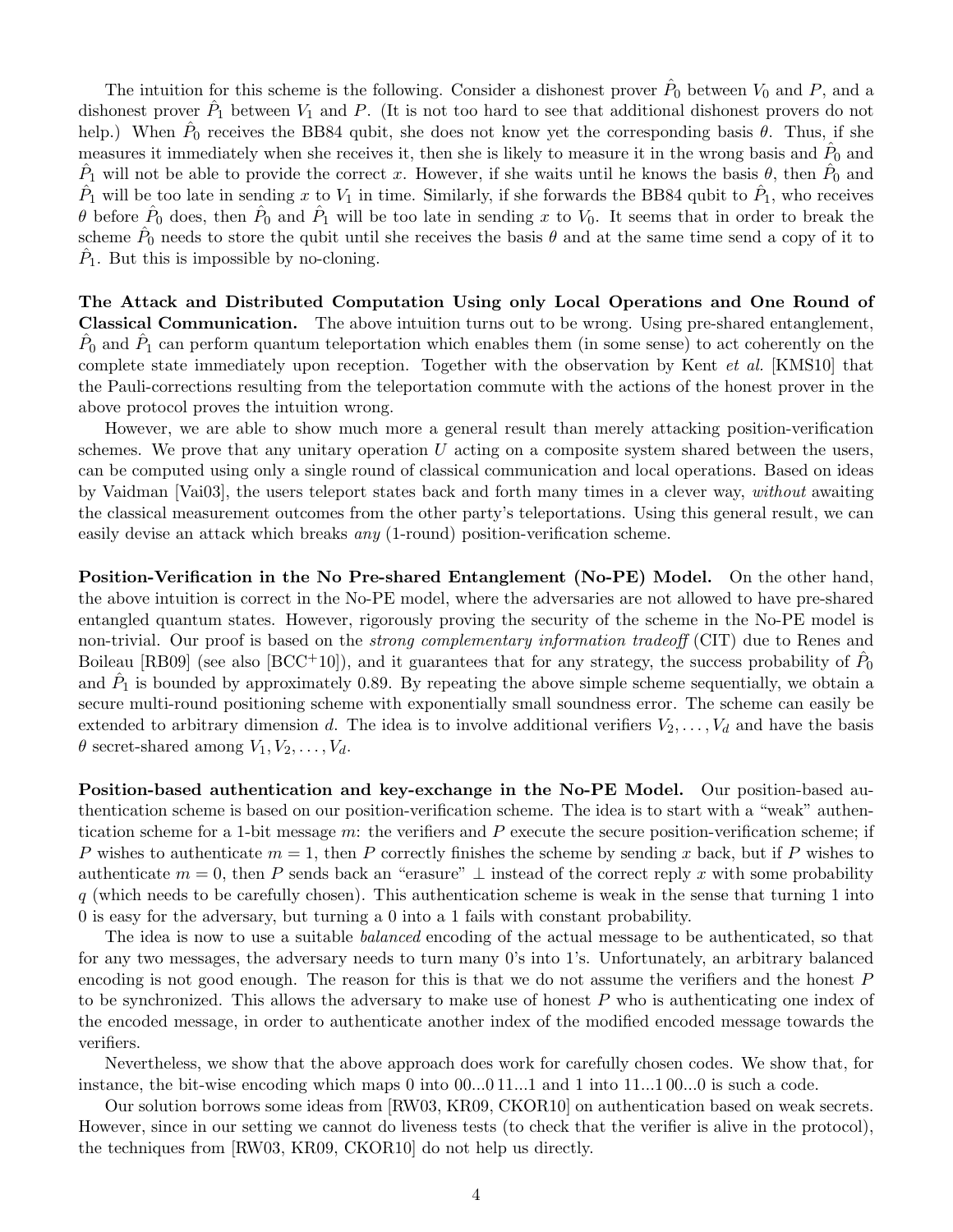Given a position-based authentication scheme, one can immediately obtain a position-based key exchange scheme simply by (essentially) executing an arbitrary quantum-key-distribution scheme (e.g. [BB84]), which assumes an authenticated classical communication channel, and authenticate the classical communication by means of the position-based authentication scheme.

## 1.5 Organization of the paper

In Section 2, we begin by introducing notation, and presenting the relevant background from quantum information theory. In Section 3, we describe the problem of position-verification and define our standard quantum model, as well as the No-PE model in more detail. A protocol for computing any unitary operation using local operations and one round of classical communication is provided and analyzed in Section 4, and in Section 5 we conclude that there does not exist any protocol for position-verification (and hence, any protocol for position-based cryptographic tasks) in the standard quantum model. We present our position-verification protocol in the No-PE model in Section 6. Section 7 is devoted to our position-based authentication protocol and showing how to combine the above tools to obtain position-based key exchange.

## 2 Preliminaries

## 2.1 Notation and Terminology

We assume the reader to be familiar with the basic concepts of quantum information theory and refer to [NC00] for an excellent introduction; we merely fix some notation here.

**Qubits.** A qubit is a quantum system A with state space  $\mathcal{H}_A = \mathbb{C}^2$ . The computational basis  $\{|0\rangle, |1\rangle\}$  (for a qubit) is given by  $|0\rangle = \binom{1}{0}$  $_{0}^{1}$  and  $|1\rangle = {0 \choose 1}$ <sup>0</sup>, and the *Hadamard basis* by  $H\{|0\rangle, |1\rangle\} = \{H|0\rangle, H|1\rangle\}$ , where H denotes the 2-dimensional Hadamard matrix, which maps  $|0\rangle$  to  $(|0\rangle + |1\rangle)/\sqrt{2}$  and  $|1\rangle$  to  $(|0\rangle - |1\rangle)/\sqrt{2}$ . The state space of an *n*-qubit system  $A = A_1 \cdots A_n$  is given by  $\mathcal{H}_A = (\mathbb{C}^2)^{\otimes n} = \mathbb{C}^2 \otimes \cdots \otimes \mathbb{C}^2$ .

Since we mainly use the above two bases, we can simplify terminology and notation by identifying the computational basis  $\{|0\rangle, |1\rangle\}$  with the bit 0 and the Hadamard basis  $H\{|0\rangle, |1\rangle\}$  with the bit 1. Hence, when we say that an *n*-qubit state  $|\psi\rangle \in (\mathbb{C}^2)^{\otimes n}$  is measured in basis  $\theta \in \{0,1\}^n$ , we mean that the state is measured qubit-wise where basis  $H^{\theta_i} \{ |0\rangle, |1\rangle \}$  is used for the *i*-th qubit. As a result of the measurement, the string  $x \in \{0,1\}^n$  is observed with probability  $|\langle \psi | H^{\theta} | x \rangle|^2$ , where  $H^{\theta} = H^{\theta_1} \otimes \cdots \otimes H^{\theta_n}$  and  $|x \rangle = |x_1 \rangle \otimes \cdots \otimes |x_n \rangle$ .

An important example 2-qubit state is the EPR pair  $|\Phi_{AB}\rangle = (|0\rangle|0\rangle + |1\rangle|1\rangle)/\sqrt{2} \in \mathcal{H}_A \otimes \mathcal{H}_B = \mathbb{C}^2 \otimes \mathbb{C}^2$ , which has the following properties: if qubit A is measured in the computational basis, then a uniformly random bit  $x \in \{0,1\}$  is observed and qubit B collapses to  $|x\rangle$ . Similarly, if qubit A is measured in the Hadamard basis, then a uniformly random bit  $x \in \{0, 1\}$  is observed and qubit B collapses to  $H|x\rangle$ .

**Density Matrices and Trace Distance.** For any complex Hilbert space  $H$ , we write  $\mathcal{D}(\mathcal{H})$  for the set of all density matrices acting on H. We measure closeness of two density matrices  $\rho$  and  $\sigma$  in  $\mathcal{D}(\mathcal{H})$  by their *trace distance*:  $\delta(\rho, \sigma) := \frac{1}{2} \text{tr} |\rho - \sigma|$ . One can show that for any physical processing of two quantum states described by  $\rho$  and  $\sigma$ , respectively, the two states behave in an indistinguishable way except with probability at most  $\delta(\rho, \sigma)$ . Thus, informally, if  $\delta(\rho, \sigma)$  is very small, then without making a significant error, the two quantum states can be considered equal.

Classical and Hybrid Systems (and States). Subsystem  $X$  of a bipartite quantum system  $XE$  is called *classical*, if the state of XE is given by a density matrix of the form  $\rho_{XE} = \sum_{x \in \mathcal{X}} P_X(x)|x\rangle\langle x|\otimes \rho_E^x$ , where X is a finite set of cardinality  $|\mathcal{X}| = \dim(\mathcal{H}_X), P_X : \mathcal{X} \to [0,1]$  is a probability distribution,  $\{|x\rangle\}_{x \in \mathcal{X}}$ is some fixed orthonormal basis of  $\mathcal{H}_X$ , and  $\rho_E^x$  is a density matrix on  $\mathcal{H}_E$  for every  $x \in \mathcal{X}$ . Such a state, called hybrid state (also known as cq-state, for classical and quantum), can equivalently be understood as consisting of a *random variable X* with distribution  $P_X$  and range X, and a system E that is in state  $\rho_E^x$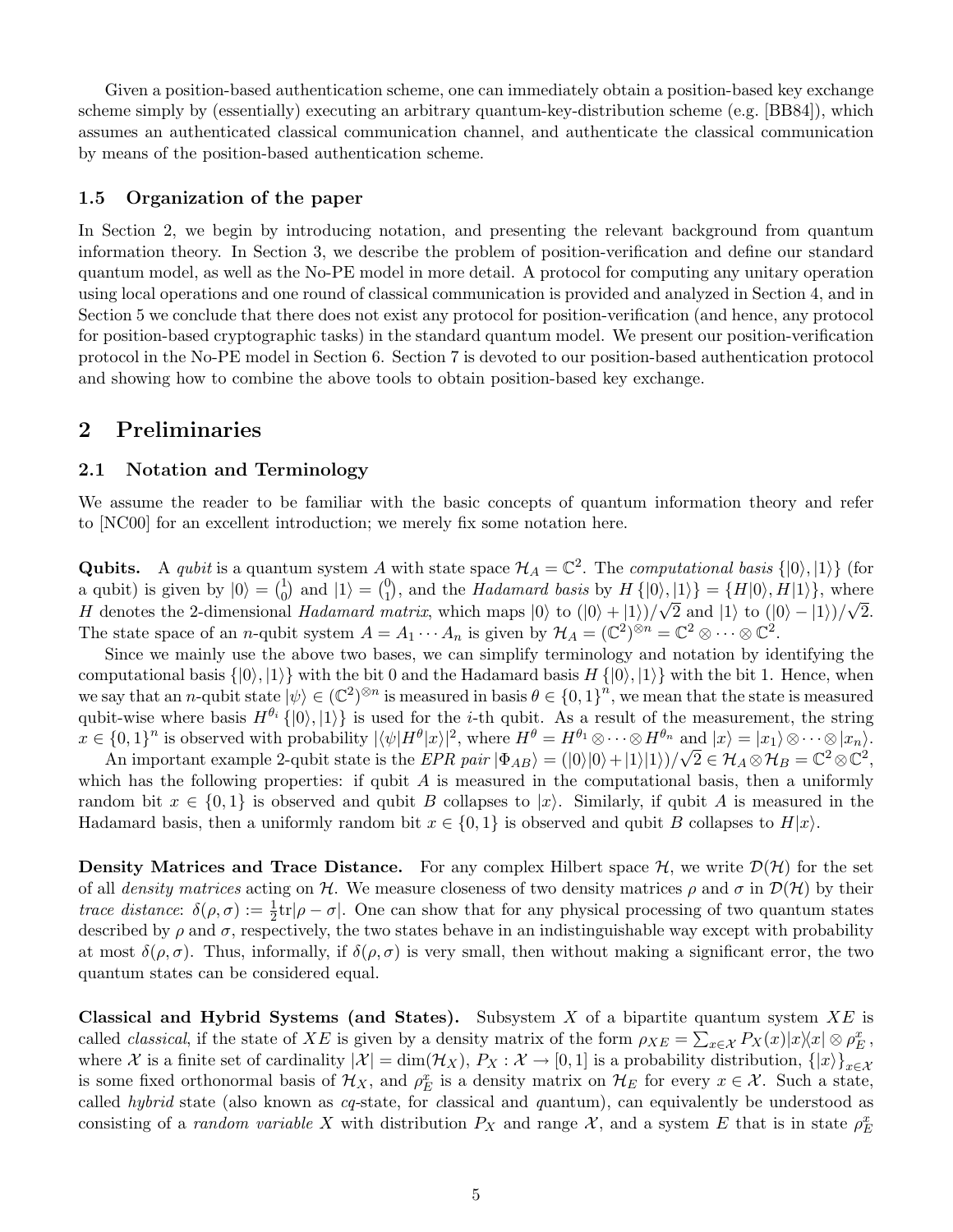exactly when X takes on the value x. This formalism naturally extends to two (or more) classical systems  $X, Y$  etc. as well as to two (or more) quantum systems.

Teleportation. The goal of teleportation is to transport a quantum state from one location to another by only communicating classical information. Teleportation requires pre-shared entanglement among the two locations. Specifically, to teleport a qubit Q in an arbitrary (and typically unknown) state  $|\psi\rangle$  from Alice to Bob, Alice performs a Bell-measurement on Q and her half of an EPR-pair, yielding a classical measurement outcome  $k \in \{0, 1, 2, 3\}$ . Instantaneously, the other half of the corresponding EPR pair, which is held by Bob, turns into the state  $\sigma_k^{\dagger}$  $_{k}^{\dagger}|\psi\rangle$ , where  $\sigma_0, \sigma_1, \sigma_2, \sigma_3$  denote the four Pauli-corrections  $\{\mathbb{I}, X, Z, XZ\}$ , respectively. The classical information k is then communicated to Bob who can recover the state  $|\psi\rangle$  by performing  $\sigma_k$ on his EPR half. Note that the operator  $\sigma_k$  is Hermitian, thus  $\sigma_k^{\dagger} = \sigma_k$ .

## 2.2 Some Quantum Information Theory

The von Neumann entropy of a quantum state  $\rho \in \mathcal{D}(\mathcal{H})$  is given by  $H(\rho) := -tr(\rho \log(\rho))$ , where here and throughout the article, log denotes the binary logarithm. H( $\rho$ ) is non-negative and at most log(dim( $\mathcal{H}$ )). For a bi-partite quantum state  $\rho_{AB} \in \mathcal{D}(\mathcal{H}_A \otimes \mathcal{H}_B)$ , the *conditional* von Neumann entropy of A given B is defined as  $H(\rho_{AB}|B) := H(\rho_{AB}) - H(\rho_B)$ . In cases where the state  $\rho_{AB}$  is clear from the context, we may write  $H(A|B)$  instead of  $H(\rho_{AB}|B)$ . If X and Y are both classical, then  $H(X|Y)$  coincides with the classical conditional Shannon entropy. Furthermore, in case of conditioning (partly) on a classical state, the following holds.

**Lemma 1.** For any tri-partite state  $\rho_{ABY}$  with classical Y:  $H(A|BY) = \sum_{y} P_Y(y) H(\rho_{AB}^y|B)$ .

Lemma 1 along with the concavity of H and Jensen's inequality implies that for classical Y: H(A)  $\geq$  $H(A|Y) \geq 0$ . The proof of Lemma 1 is given in Appendix A.

The following theorem, known as Holevo bound [Hol73] (see also [NC00]), plays an important role in many applications of quantum information theory. Informally, it says that measuring only reduces your information. Formally, and tailored to the notation used here, it ensures the following.

**Theorem 1** (Holevo bound). Let  $\rho_{AB} \in \mathcal{D}(\mathcal{H}_A \otimes \mathcal{H}_B)$  be an arbitrary bi-partite state, and let  $\rho_{AY}$  be obtained by measuring B in some basis to observe (classical) Y. Then  $H(A|Y) \ge H(A|B)$ .

For classical X and Y, the Fano inequality  $[Fan61]$  (see also  $[CT91]$ ) allows to bound the probability of correctly guessing  $X$  when having access to  $Y$ . In the statement below and throughout the article, h : [0,1] → [0,1] denotes the *binary entropy function* defined as  $h(p) = -p \log(p) - (1 - p) \log(1 - p)$  for  $0 < p < 1$  and as  $h(p) = 0$  for  $p = 0$  or 1, and  $h^{-1} : [0, 1] \rightarrow [0, \frac{1}{2}]$  $\frac{1}{2}$  denotes its inverse on the branch  $0 \le p \le \frac{1}{2}$  $\frac{1}{2}$ .

**Theorem 2** (Fano inequality). Let X and Y be random variables with ranges X and Y, respectively, and let X be a guess for X computed solely from Y. Then  $q := P[X \neq X]$  satisfies

$$
h(q) + q \log(|\mathcal{X}| - 1) \ge H(X|Y) .
$$

In particular, for binary  $X: q \geq h^{-1}(H(X|Y)).$ 

#### 2.3 Strong Complementary Information Tradeoff

The following entropic uncertainty principle, called strong complementary information tradeoff (CIT) in [RB09] and generalized in  $[BCC^+10]$ , is at the heart of our security proofs. It relates the uncertainty of the measurement outcome of a system A with the uncertainty of the measurement outcome when the complementary basis is used instead, and it guarantees that there can coexist at most one system E that has full information on both possible outcomes. Note that by the *complementary* basis  $\bar{\theta}$  of a basis  $\theta = (\theta_1, \ldots, \theta_n) \in \{0, 1\}^n$ , we mean the *n*-bit string  $\bar{\theta} = (\bar{\theta}_1, \ldots, \bar{\theta}_n) \in \{0, 1\}^n$  with  $\bar{\theta}_i \neq \theta_i$  for all *i*.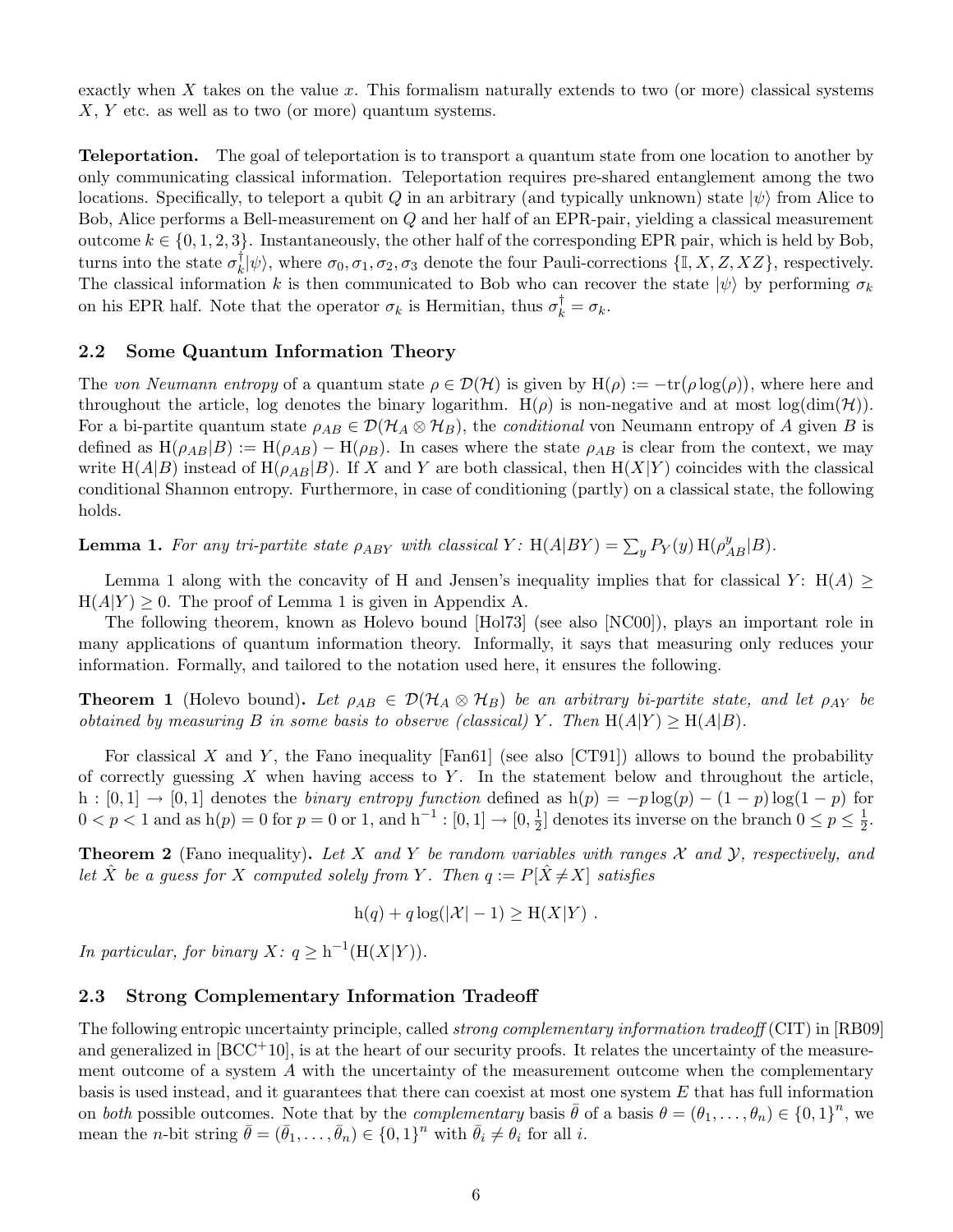**Theorem 3** (CIT). Let  $|\psi_{AEF}\rangle \in \mathcal{H}_A \otimes \mathcal{H}_E \otimes \mathcal{H}_F$  be an arbitrary tri-partite state, where  $\mathcal{H}_A = (\mathbb{C}^2)^{\otimes n}$ . Let the hybrid state  $\rho_{XEF}$  be obtained by measuring A in basis  $\theta \in \{0,1\}^n$ , and let the hybrid state  $\sigma_{XEF}$  be obtained by measuring A (of the original state  $|\psi_{AEF}\rangle$ ) in the complementary basis  $\theta$ . Then

$$
H(\rho_{XE}|E) + H(\sigma_{XF}|F) \ge n.
$$

CIT in particular implies the following:

**Corollary 1.** Let  $|\psi_{AEF}\rangle \in \mathcal{H}_A \otimes \mathcal{H}_E \otimes \mathcal{H}_F$  be an arbitrary tri-partite state, where  $\mathcal{H}_A = (\mathbb{C}^2)^{\otimes n}$ . Let  $\Theta$  be uniformly distributed in  ${0,1}^n$  and let X be the result of measuring A in basis  $\Theta$ . Then

$$
H(X|\Theta E) + H(X|\Theta F) \ge n.
$$

Proof. By Lemma 1, we can write

$$
H(X|\Theta E) + H(X|\Theta F) = \frac{1}{2^n} \sum_{\theta} H(\rho_{XE}^{\theta}|E) + \frac{1}{2^n} \sum_{\theta} H(\rho_{XF}^{\theta}|F)
$$

$$
= \frac{1}{2^n} \sum_{\theta} \left( H(\rho_{XE}^{\theta}|E) + H(\rho_{XF}^{\overline{\theta}}|F) \right).
$$

Note that  $\rho_{XE}^{\theta}$  is obtained by measuring A of  $|\psi_{AEF}\rangle$  in basis  $\theta$  (and ignoring F), and  $\rho_{XF}^{\bar{\theta}}$  is obtained by measuring A of  $|\psi_{AEF}\rangle$  in the complementary basis  $\bar{\theta}$  (and ignoring E). Hence, Theorem 3 applies and we can conclude that  $H(\rho_{XE}^{\theta}|E) + H(\rho_{XF}^{\theta}|F) \geq n$  and thus  $H(X|\Theta E) + H(X|\Theta F) \geq n$ .  $\Box$ 

## 3 Setup and Position-Verification

#### 3.1 The Model

We informally describe the model we use for the upcoming sections, which is a quantum version of the Vanilla (standard) model introduced in [CGMO09] (see there for a full description). We also describe our restricted model used for our security proof, that we call the no pre-shared entanglement (No-PE) model. We consider entities  $V_0, \ldots, V_k$  called *verifiers* and an entity P, the (honest) prover. Additionally, we consider a coalition  $\hat{P}$  of dishonest provers (or adversaries)  $\hat{P}_0,\ldots,\hat{P}_\ell$ . All entities can perform arbitrary quantum (and classical) operations and can communicate quantum (and classical) messages among them. For our positive results, we consider a restricted model, in which the amount of entanglement pre-shared between the dishonest provers is bounded. We define the  $No-PE$  model to be such that the coalition of provers  $P^{\dagger}$ do not pre-share any entangled states. That is, a dishonest prover can send quantum communication only after it receives the verifiers message.

For simplicity, we assume that quantum operations and communication is noise-free; however, our results generalize to the more realistic noisy case, assuming that the noise is low enough. We require that the verifiers have a private and authentic channel among themselves, which allows them to coordinate their actions by communicating before, during or after protocol execution. We stress however, that this does not hold for the communication between the verifiers and  $P: \hat{P}$  has full control over the destination of messages communicated between the verifiers and  $P$  (both ways). This in particular means that the verifiers do not know per-se if they are communicating with the honest or a dishonest prover (or a coalition of dishonest provers).

The above model is now extended by incorporating the notion of *time* and *space*. Each entity is assigned an arbitrary but fixed position pos in the d-dimensional space  $\mathbb{R}^d$ , and we assume that messages to be communicated travel at fixed velocity  $v$  (e.g. with the speed of light), and hence the time needed for a message to travel from one entity to another equals the Euclidean distance between the two (assuming that  $v$  is normalized to 1). This holds for honest and dishonest entities. We assume on the other hand that local computations take no time.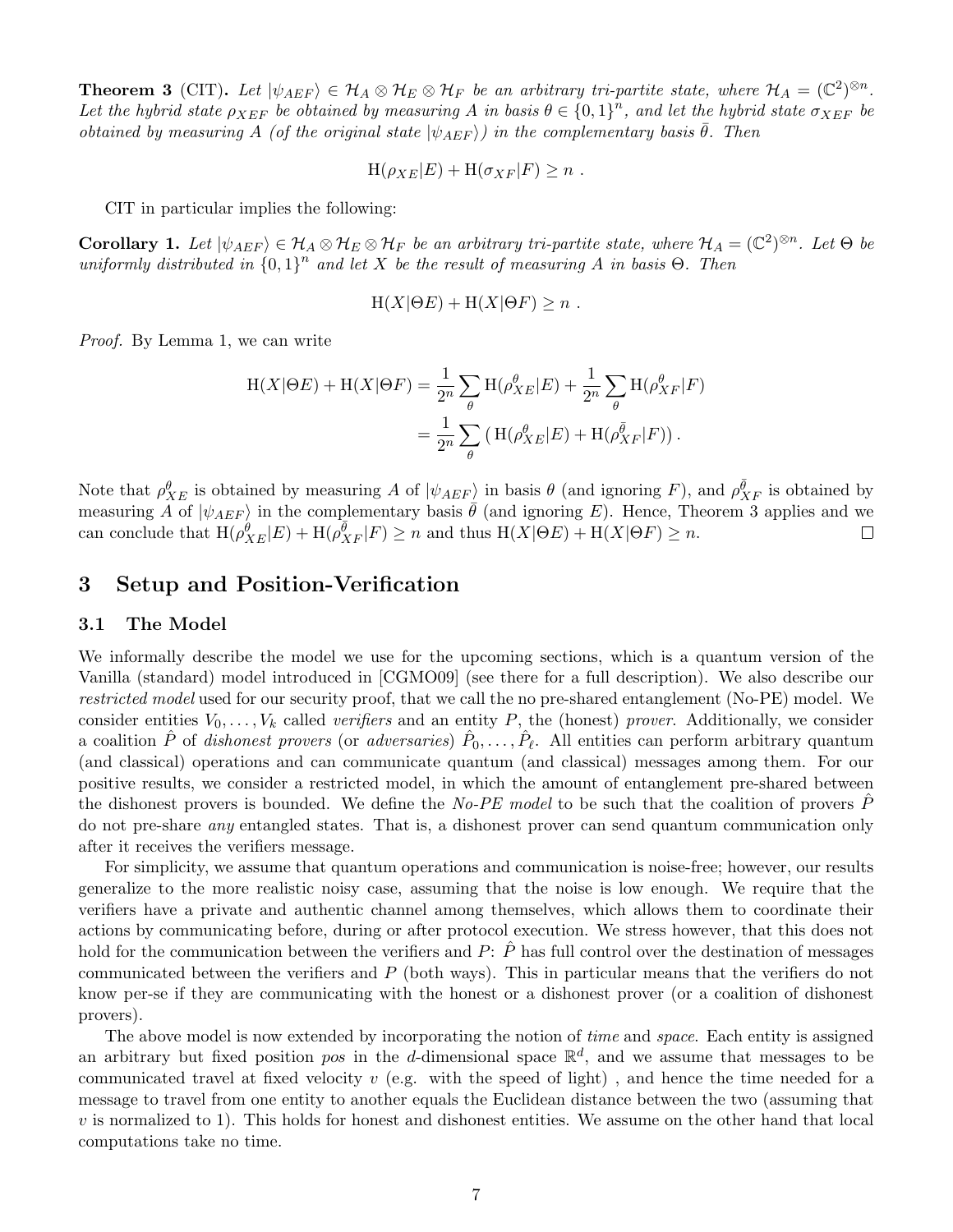Finally, we assume that the verifiers have precise and synchronized clocks, so that they can coordinate exact times for sending off messages and can measure the exact time of a message arrival. We do not require  $P$ 's clock to be precise or in sync with the verifiers. However, we do assume that  $P$  cannot be reset.

This model allows to perform reasonings of the following kind. Consider a verifier  $V_0$  that is at position  $pos_0$  and who sends a challenge  $ch_0$  to the (supposedly honest) prover claiming to be at position pos. If  $V_0$  receives a reply within time  $2d(pos_0, pos)$ , where  $d(\cdot, \cdot)$  is the Euclidean distance measure in  $\mathbb{R}^d$  and thus also measures the time a message takes from one point to the other, then  $V_0$  can conclude that he is communicating with a prover that is within distance  $d(pos_0, pos)$ .

Throughout the article, we require that the honest prover P is enclosed by the verifiers  $V_0, \ldots, V_k$  in that the prover's position  $pos \in \mathbb{R}^d$  lies within the tetrahedron, i.e., convex hull,  $\text{Hull}(pos_0, \ldots, pos_k) \subset \mathbb{R}^d$  formed by the respective positions of the verifiers. Note that in this work we consider only stand-alone security, i.e., there exists only a single execution with a single honest prover, and we do not guarantee concurrent security.

## 3.2 Secure Position-Verification

A position-verification scheme should allow a prover P at position  $pos \in \mathbb{R}^d$  (in d-dimensional space) to convince a set of  $k+1$  verifiers  $V_0, \ldots, V_k$ , which are located at respective positions  $pos_0, \ldots, pos_k \in \mathbb{R}^d$ , that he is indeed at position pos. We assume that P is enclosed by  $V_0, \ldots, V_k$ . We require that the verifiers jointly accept if an honest prover  $P$  is at position pos, and we require that the verifiers reject with "high" probability in case of a dishonest prover that is not at position pos. The latter should hold even if the dishonest prover  $\text{consist of a } coalition \text{ of collaborating dishonest provers } \hat{P}_0, \ldots, \hat{P}_\ell \text{ at arbitrary positions }apos_0, \ldots, anos_\ell \in \mathbb{R}^d$ with  $apos_i \neq pos$  for all i. We refer to [CGMO09] for the general formal definition of the completeness and security of a position-verification scheme. In this article, we focus on position-verification schemes of the following form:

**Definition 1.** A 1-round position-verification scheme PV consists of a challenge generator Chlg, which outputs a list of challenges  $(ch_0, \ldots, ch_k)$  and auxiliary information x, a response algorithm Resp, which on input a list of challenges outputs a list of responses  $(x'_0, \ldots, x'_k)$ , and a verification algorithm Ver with  $\mathsf{Ver}(x'_1,\ldots,x'_k,x) \in \{0,1\}$ . PV is said to have perfect completeness if  $\mathsf{Ver}(x'_1,\ldots,x'_k,x) = 1$  with probability 1 for  $(ch_0, \ldots, ch_k)$  and x generated by Chlg and  $(x'_0, \ldots, x'_k)$  by Resp on input  $(ch_0, \ldots, ch_k)$ .

The algorithms Chlg, Resp and Ver are used as described in Fig. 1 to verify the claimed position of a prover P. We clarify that in order to have all the challenges arrive at  $P$ 's (claimed) location pos at the same time, the verifiers agree on a time T and each  $V_i$  sends off his challenge  $ch_i$  at time  $T - d(pos_i, pos)$ . As a result, all  $ch_i$ 's arrive at P's position pos at time T. In step 3,  $V_i$  receives  $x'_i$  in time if  $x'_i$  arrives at  $V_i$ 's position  $pos_i$  at time  $T + d(pos_i, pos)$ . Throughout the article, we use this simplified terminology. Furthermore, we are sometimes a bit sloppy in distinguishing a party, like P, from its location pos.

Common input to the verifiers: their respective positions  $pos_0, \ldots, pos_k$ , and P's (claimed) position pos.

- 0.  $V_0$  generates  $(ch_0, \ldots, ch_k)$  and x using Chlg, and sends  $ch_i$  to  $V_i$  for  $i = 1, \ldots, k$ .
- 1. Every  $V_i$  sends  $ch_i$  to P in such a way that all  $ch_i$ 's arrive at the same time at P's position pos.
- 2. P computes  $(x'_0, \ldots, x'_k) := \text{Resp}(ch_0, \ldots, ch_k)$  as soon as all the  $ch_i$ 's arrive, and he sends  $x'_i$  to  $V_i$ for every i.
- 3. The  $V_i$ 's jointly accept if and only if all  $V_i$ 's receive  $x'_i$  in time and  $\text{Ver}(x'_1, \ldots, x'_k, x) = 1$ .

Figure 1: Generic 1-round position-verification scheme.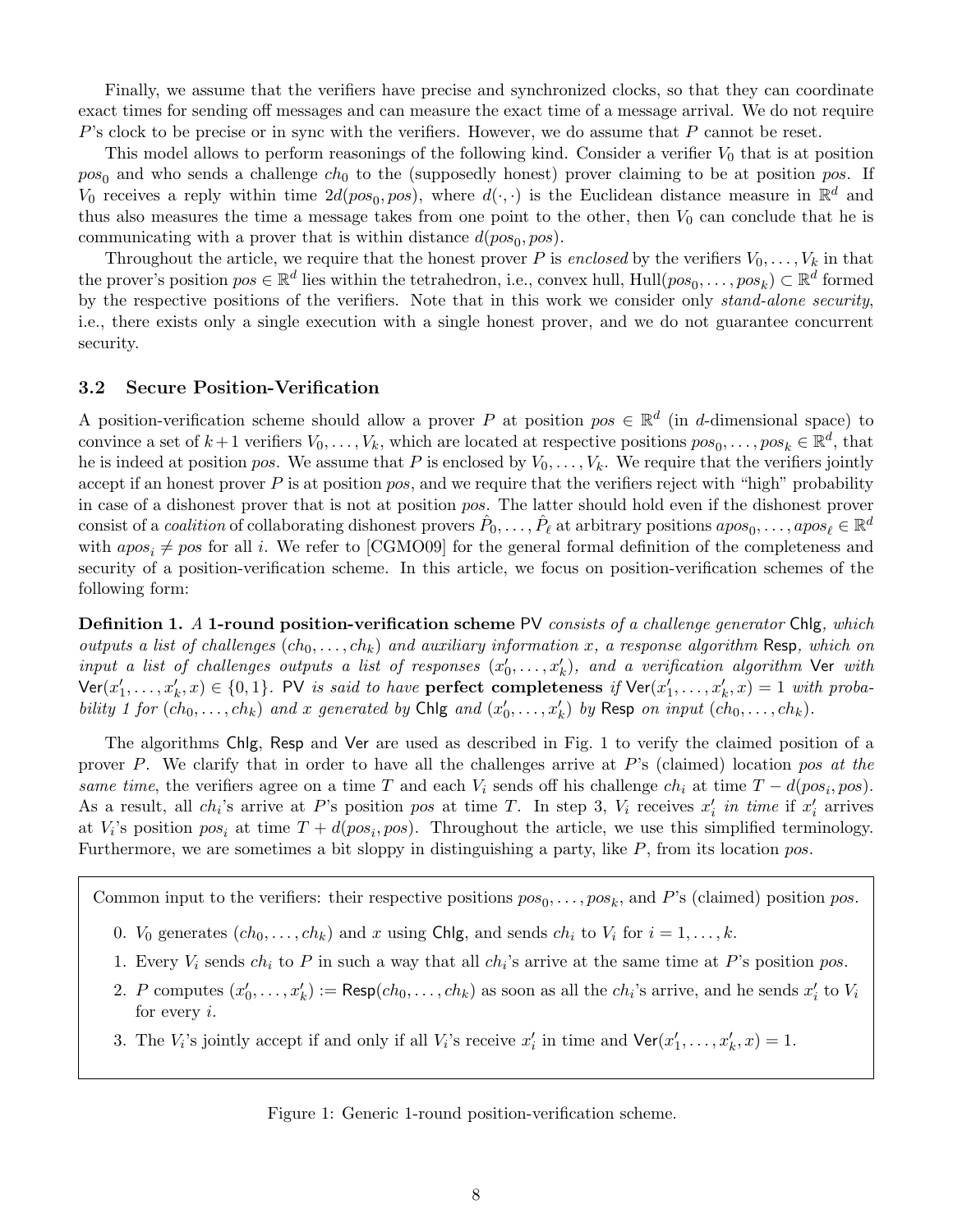We stress that we allow Chlg, Resp and Ver to be *quantum* algorithms and  $ch_i$ , x and  $x'_i$  to be quantum information. In our constructions, only  $ch_0$  will actually be quantum; thus, we will only require quantum communication from  $V_0$  to P, all other communication is classical. Also, in our constructions,  $x'_1 = \ldots = x'_k$ , and  $\textsf{Ver}(x'_1, \ldots, x'_k, x) = 1$  exactly if  $x'_i = x$  for all *i*.

Definition 2. A 1-round position-verification scheme  $PV = (Chlg, Resp, Ver)$  is called  $\varepsilon$ -sound if for any position pos  $\in$  Hull(pos<sub>0</sub>, ..., pos<sub>k</sub>), and any coalition of dishonest provers  $\hat{P}_0,\ldots,\hat{P}_\ell$  at arbitrary positions  $apos_0, \ldots, a pos_\ell, \ all \neq pos, \ when \ execution \ the \ scheme \ from \ Fig. 1 the \ verifies \ accept \ with \ probability \ at$ most  $\varepsilon$ . We then write PV<sup> $\varepsilon$ </sup> for such a protocol.

In order to be more realistic, we must take into consideration physical limitations of the equipment used, such as measurement errors, computation durations, etc. Those allow a dishonest prover which resides arbitrarily close to  $P$  to appear as if she resides at pos. Thus, we assume that all the adversaries are at least  $\Delta$ -distanced from pos, where  $\Delta$  is determined by those imperfections. For sake of simplicity, this  $\Delta$  is implicit in the continuation of the paper.

A position-verification scheme can also be understood as a (position-based) identification scheme, where the identification is not done by means of a cryptographic key or a password, but by means of the geographical location.

# 4 Distributed Quantum Computation With One Round of Classical Communication

In order to analyze the (in)security of position-verification schemes, we address a more general task, namely, distributed computation of any unitary operation, using local operations and a single round of classical communication. Later we show that solving this task implies breaking any position-verification scheme.

Assume that Alice and Bob share a (possibly) unknown state  $|\psi\rangle_{AB}$  and some classical information x, y respectively. Their goal is to calculate and share a new state  $|\Psi\rangle_{\tilde{A}\tilde{B}} = U_{x,y}|\psi\rangle_{AB}$ , where  $\{U_{i,j}\}$  is a set of fixed unitary operations. Note that we do not require that  $\dim \mathcal{H}_A = \dim \mathcal{H}_{\tilde{A}}$  and  $\dim \mathcal{H}_B = \dim \mathcal{H}_{\tilde{B}}$ , but we assume  $\dim \mathcal{H}_A \cdot \dim \mathcal{H}_B = \dim \mathcal{H}_{\tilde{A}} \cdot \dim \mathcal{H}_{\tilde{B}} = 2^n$ . Clearly, since both the quantum state and the classical state that determines the unitary are distributed among the players, they need to communicate. The question that we ask here is how many rounds of communication are needed, where by a round we define both Alice and Bob sending both classical and quantum messages to each other simultaneously.

A trivial way to perform this calculation is the following. Bob sends Alice his part of  $|\psi\rangle_{AB}$ , and his classical information y. Alice now has the entire information to calculate  $|\Psi\rangle_{\tilde{A}\tilde{B}}$ , after which she returns Bob his share. The same can be done by performing local operations and sending only classical communication, as long as Alice and Bob share some EPR pairs. Bob teleports his system to Alice (qubit by qubit) and sends her the classical results of his Bell-measurements obtained during the teleportation. Alice receives Bob's classical information and rotates the teleported qubits accordingly to obtain Bob's share of  $|\psi\rangle_{AB}$ . She now performs the specific unitary  $U_{i=x,j=y}$ , teleports Bob his share and sends him the classical information obtained by the teleportation measurement.

The above scheme requires two rounds of classical communication. Surprisingly, we show that the same task can be done using a single round of classical communication in which Alice and Bob send simultaneously to each other the classical data involved.

**Theorem 4.** For any  $\mathbf{U} = \{U_{i,j}\}_{i \in \mathcal{X}, j \in \mathcal{Y}}$ , and any  $\varepsilon > 0$ , there exists a 2-party protocol with local operations and one round of simultaneous classical communication such that for every input tuple  $(|\psi\rangle_{AB} \in \mathcal{H}_A \otimes$  $\mathcal{H}_B, x, y$ ) where Alice holds  $\mathcal{H}_A$  and  $x \in \mathcal{X}$  and Bob holds  $\mathcal{H}_B$  and  $y \in \mathcal{Y}$ , the output is the state  $|\Psi\rangle_{\tilde{A}\tilde{B}} =$  $U_{i=x,j=y}|\psi\rangle_{AB}$  where Alice holds  $\mathcal{H}_{\tilde{A}}$  and Bob holds  $\mathcal{H}_{\tilde{B}}$ , and  $\mathcal{H}_{A}\otimes\mathcal{H}_{B}=\mathcal{H}_{\tilde{A}}\otimes\mathcal{H}_{\tilde{B}}$ . The protocol succeeds except with probability  $\varepsilon$ , in which case Alice and Bob output  $\bot$ .

We stress that the problem is nontrivial since both Alice and Bob need (parts) of the output, and this inherently seem to require at least two rounds of communication. Obviously, x and  $y$  can be encoded into the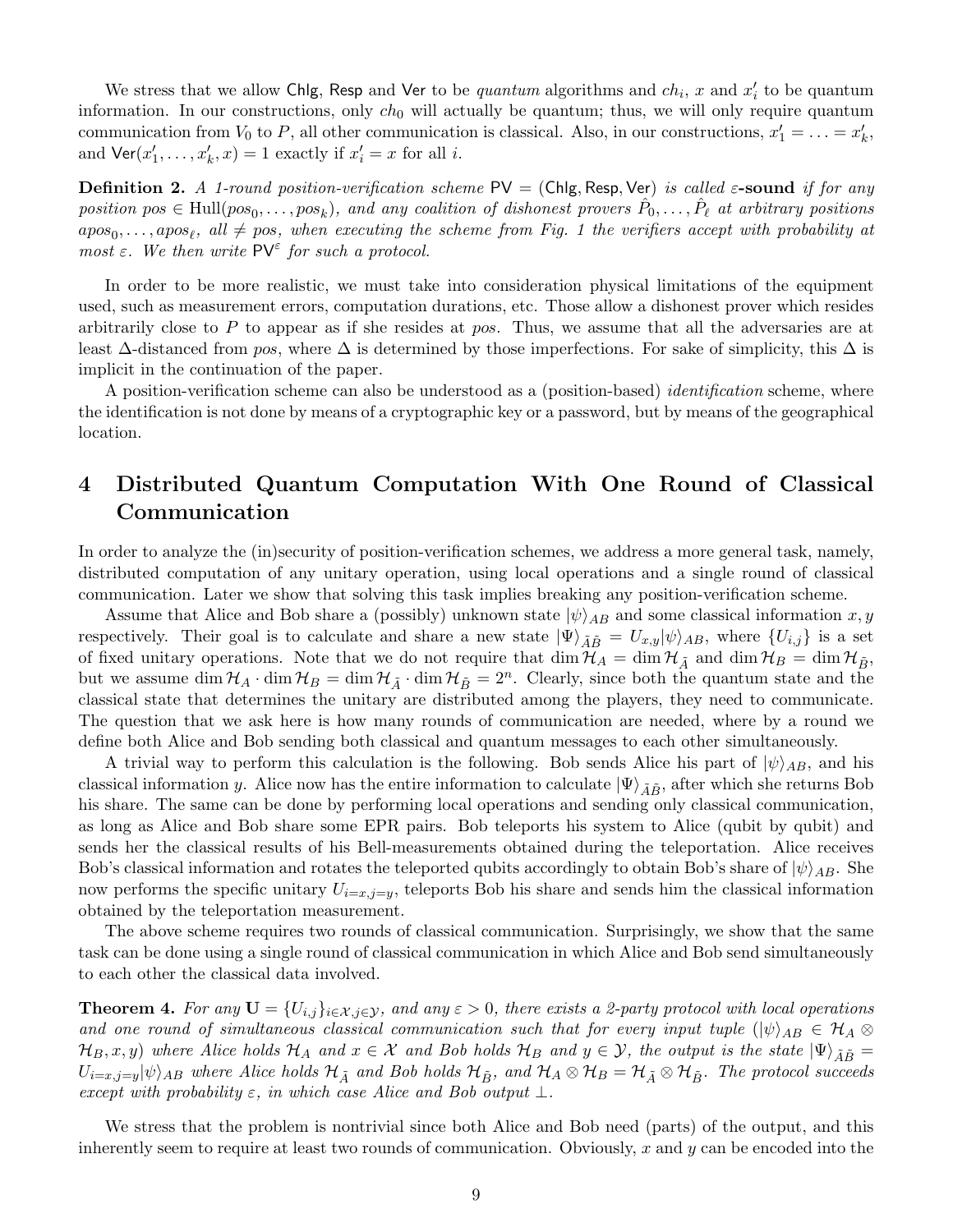quantum state; however, it will be more convenient for us to separate the classical and quantum information. Our scheme makes use of a large amount of EPR pairs shared between the parties. Formally, for every failure probability  $\varepsilon > 0$ , there exists a scheme which succeeds with probability  $1-\varepsilon$ , and consumes  $f(\varepsilon)$  EPR-pairs, for some fixed function  $f$ .

We remark that for certain families of unitary operations, namely, *separable operations*, Theorem 4 is trivial.

# **Definition 3.** An instance  $\mathbf{U} = \{U_{i,j}\}_{i \in \mathcal{X}, j \in \mathcal{Y}}$  is trivial if for every  $x \in \mathcal{X}, y \in \mathcal{Y}, U_{i=x, j=y} = U_{x,y}^{\tilde{A}} \otimes U_{x,y}^{\tilde{B}}$ .

The fact that the unitary is separable allows to complete the distributed computation using local operations and one round of classical communication. Once each party learns  $x, y$  both Alice and Bob can perform their part of the unitary and achieve the desired final state. Note that even when dim  $\mathcal{H}_A \neq \dim \mathcal{H}_{\tilde{A}}$ ,  $\dim H_B \neq \dim H_{\tilde{B}}$ , the computation can still be done using only one round of communication, since the parties can teleport the necessary qubits, and use classical communication to correct them on the other side (before the appropriate unitary is performed).

Surprisingly, what we show, is that even if the unitary is *not separable* to begin with, we can achieve the same outcome. We begin by constructing a scheme for distributed computation with two parties, however later we generalize our method to any number of parties.

## 4.1 Distributed Computation With 2 Parties

**Theorem 5.** For any  $\mathbf{U} = \{U_{i,j}\}_{i \in \mathcal{X}, j \in \mathcal{Y}}$  and for any  $\varepsilon > 0$  there exists a TRIVIAL  $\mathbf{U}' = \{U'_{i,j}\}_{i \in \mathcal{X}', j \in \mathcal{Y}'}$ and a 2-party protocol that uses only local operations (and no communication at all) such that for every input tuple  $(|\psi\rangle_A \in \mathcal{H}_A, x, y)$  where Alice holds  $\mathcal{H}_A$  and  $x \in \mathcal{X}$  and Bob holds  $y \in \mathcal{Y}$ , outputs a new tuple  $(|\psi'\rangle_A \in \mathcal{H}_A, x', y')$  such that  $x' \in \mathcal{X}', y' \in \mathcal{Y}'$  and  $U'_{i=x', j=y'}|\psi'\rangle_A = U_{i=x, j=y}|\psi\rangle_A$  except with probability  $\varepsilon$ , in which case  $x' = \perp$ .

To simplify the writing, we denote  $U_{i=x,j=y}$  by  $U_{x,y}$ . Theorem 4 is an immediate corollary of Theorem 5. Indeed, Bob can "teleport"  $\mathcal{H}_B$  to Alice, obtaining some classical information according to the measurement outcomes (unlike a regular teleportation sequence, Bob delays sending the outcomes to Alice, and only concatenates the outcomes to the information he already holds,  $y$ ). Now Alice and Bob perform the scheme guaranteed by Theorem 5 and end up with a TRIVIAL unitary U'. Alice "teleports" the system  $\mathcal{H}_{\tilde{B}}$  to Bob and records the outcomes of the measurement (again, delaying the classical communication part of the teleportation). Only then, the parties send each other all the classical information they gathered along the scheme. This information is sufficient to correct the teleported qubits, locally perform the unitary  $U'$ separately on  $\mathcal{H}_{\tilde{A}}$  and  $\mathcal{H}_{\tilde{B}}$ , and obtain the final state  $|\Psi\rangle$ .

In order to obtain Theorem 5 we describe a single step of a recursive scheme. This step transforms the input into a new tuple, and changes the unitary  $U$  into a new unitary  $U'$  which corresponds to the new input tuple (so that the final state remains the same). With a fixed probability, which depends only on the dimension of  $\mathcal{H}_A$ , the transformed unitary can be performed separably by the users, using local operation on each share (i.e., within the range of the new input  $\mathbf{U}'$  is TRIVIAL). Moreover, Alice is aware of the success of this event (i.e., her value  $x'$  indicates when this is the case). As one step of the scheme requires only local operations and no communication, it can be repeated over and over to increase the success probability to  $1 - \epsilon$ .

Proposition 1. Let U be arbitrary but fixed. Then, there exists a scheme S which involves local operations only, and a (possibly non-TRIVIAL) instance  $\mathbf{U}'$ , with the following property. For any input  $(|\psi\rangle_A \in \mathcal{H}_A, x \in$  $\mathcal{X}, y \in \mathcal{Y}$ ) where dim  $\mathcal{H}_A = 2^n$ , S outputs  $(|\psi'\rangle_A \in \mathcal{H}_A, x' \in \mathcal{X}', y' \in \mathcal{Y}'$ ) such that

- 1.  $U_{x,y}|\psi\rangle_A = U'_{x',y'}|\psi'\rangle_A.$
- 2. There exists some range  $\mathcal{X}_T$ , for which  $\{U'_{i,j}\}_{i\in\mathcal{X}_T,j\in\mathcal{Y}}$  is TRIVIAL. With probability at least  $4^{-n}$ ,  $x' \in \mathcal{X}_T$ .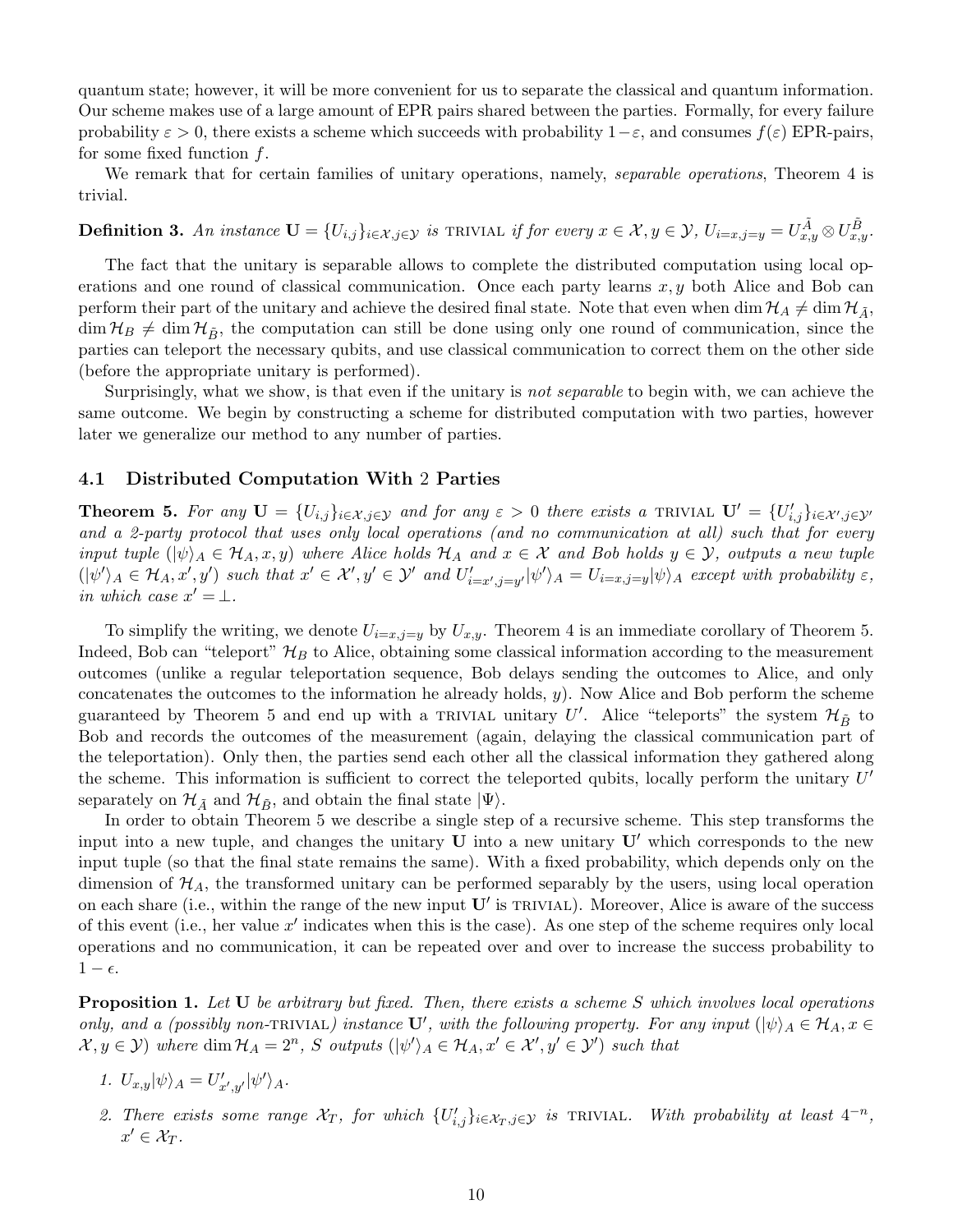The set  $\mathbf{U}'$  is determined by  $\mathbf{U}$ . Alice is aware of the cases where  $x' \in \mathcal{X}_T$ .

Our protocol is based on a scheme for "instantaneous measurement of non-local variables" by Vaidman [Vai03]. We makes use of teleportation, as described in Section 2.1. However, as hinted above, the teleportation is used in a somewhat unusual and surprising way: the receiver of a teleported quantum state acts on the received state, e.g. by applying a unitary transformation and/or teleporting it back, without receiving the measurement outcome k and thus without applying the Pauli-correction.

We refer to a *teleportation channel* as an abstract mechanism capable of teleporting a specified state from Alice to Bob, and somewhat ignore the involved details (such as the exact number of EPR pairs shared, their order, their assignment into teleportation channels, etc). That is, we assume each teleportation channel consists of a number of EPR pairs, where there is agreement between Alice and Bob about which EPR pairs are assigned to a specific teleportation channel and in which order, and the number of EPR pairs assigned to a specific teleportation channel will always be clear from the context (namely equal to the number of qubits teleported using that channel). We then say that Alice teleports some state to Bob (or vice versa) over some specific teleportation channel to indicate that, using the EPR pairs assigned to that channel, Alice teleports the state qubit-wise to Bob, but keeping all the classical outcomes of the Bell measurements. All the teleportation steps in our attack and the subsequent actions on the received state should be understood in this sense.

Proof. The scheme goes as follows.

1. Assume that the parties share  $2|\mathcal{X}|$  teleportation channels (indexed 0 to  $2|\mathcal{X}|-1$ ). Alice uses teleportation channel number x to teleport  $|\psi\rangle$  to Bob. Let us denote her measurement outcome by  $k \in \{0, 1, 2, 3\}^n$ . As mentioned above, in this and all following teleportation steps, all classical measurement outcomes are kept and added to the classical information the party holds.

Recall that  $\sigma_j$  is the Pauli operator required to correct a teleported qubit, given that the Bellmeasurement outcome is  $j = \{0, 1, 2, 3\}$ . For an n-bit string  $J \in \{0, 1, 2, 3\}^n$  denote by  $\sigma_J =$  $\sigma_{J_1} \otimes \sigma_{J_2} \otimes \cdots \otimes \sigma_{J_n}$  the unitary operation the corrects the entire telelported state.

- 2. For  $i = 0 \dots |\mathcal{X}| 1$ , we denote the state at Bob's end of teleportation channel i as  $|\varphi_i\rangle$ . For  $i = x$ , we get  $|\varphi_x\rangle = \sigma_k^{\dagger}$  $\bar{k}|\psi\rangle$ , with  $\sigma_k$  being Pauli-operators as described in Section 2.1. For each such i, Bob computes  $U_{i,y}|\varphi_i\rangle$  and teleports the altered state back to Alice using teleportation channel  $i + |\mathcal{X}|$ . Let us denote the classical outcome of the teleportation measurement by  $\ell = \ell_1 ... \ell_{|\mathcal{X}|}$  such that the outcome of teleporting  $U_{i,y}|\varphi_i\rangle$  back to Alice is denoted by  $\ell_i \in \{0, 1, 2, 3\}^n$ . As above, Bob concatenates the value  $\ell$  to his classical information y.
- 3. For each  $i = 0 \dots |\mathcal{X}| 1$ , denote by  $|\xi_i\rangle$  the (uncorrected) state received by Alice, obtained by the teleportation of  $U_{i,y}|\varphi_i\rangle$ . We can write  $|\xi_x\rangle$  as  $\sigma_{\ell}^{\dagger}$  $_{\ell _{i}}^{\dagger }U_{i,y}\sigma _{k}^{\dagger }$  $\bar{k}|\psi\rangle$ . Note that Alice knows the value of x, and can ignore the states  $|\xi_i\rangle$  with  $i \neq x$ .
- 4. Let  $|\psi'\rangle_A = |\xi_x\rangle$ ,  $x' = (x, k)$  and  $y' = (y, \ell)$ . In addition define U' as  $\{U_{x,y}\sigma_k U_{x,y}^\dagger \sigma_{\ell_x}\}_{x' \in \mathcal{X}', y' \in \mathcal{Y}'}$ , where  $\mathcal{X}' = \mathcal{X} \times \{0, 1, 2, 3\}^n$  and  $\mathcal{Y}' = \mathcal{Y} \times \{0, 1, 2, 3\}^{n|\mathcal{X}|}.$

Clearly,  $U'_{x',y'}|\psi'\rangle = U'_{x',y'}|\xi_x\rangle = U_{x,y}|\psi\rangle_A$ , thus property 1 holds.

For the special case where the outcome of the first teleportation was the string  $k = 0 \dots 0$  consisting of n zeros (indicating that no correction needs to be applied), we have that  $\sigma_k = \mathbb{I}^{\otimes n}$ , therefore the unitary U' becomes TRIVIAL since  $\mathbf{U}' = {\sigma_{\ell_x}}_{x \in \mathcal{X}, \ell \in \{0,1,2,3\}^{n|\mathcal{X}|}}$ . Indeed, if  $\sigma_k = \mathbb{I}^{\otimes n}$  then  $|\varphi_x\rangle = |\psi\rangle$ , which implies that Bob teleported back the state  $U_{x,y}|\psi\rangle$ , and Alice and Bob can obtain the final state by performing the Pauli-corrections according to  $\ell_x$ . Of course, the case of  $k = 0 \dots 0$  occurs with probability  $4^{-n}$ , which concludes the proof of property 2.  $\Box$ 

Remark: It is important to note that at each recursive invocation of our scheme, Alice can determine if this round succeeded in transforming the instance into a trivial instance, but Bob does not know which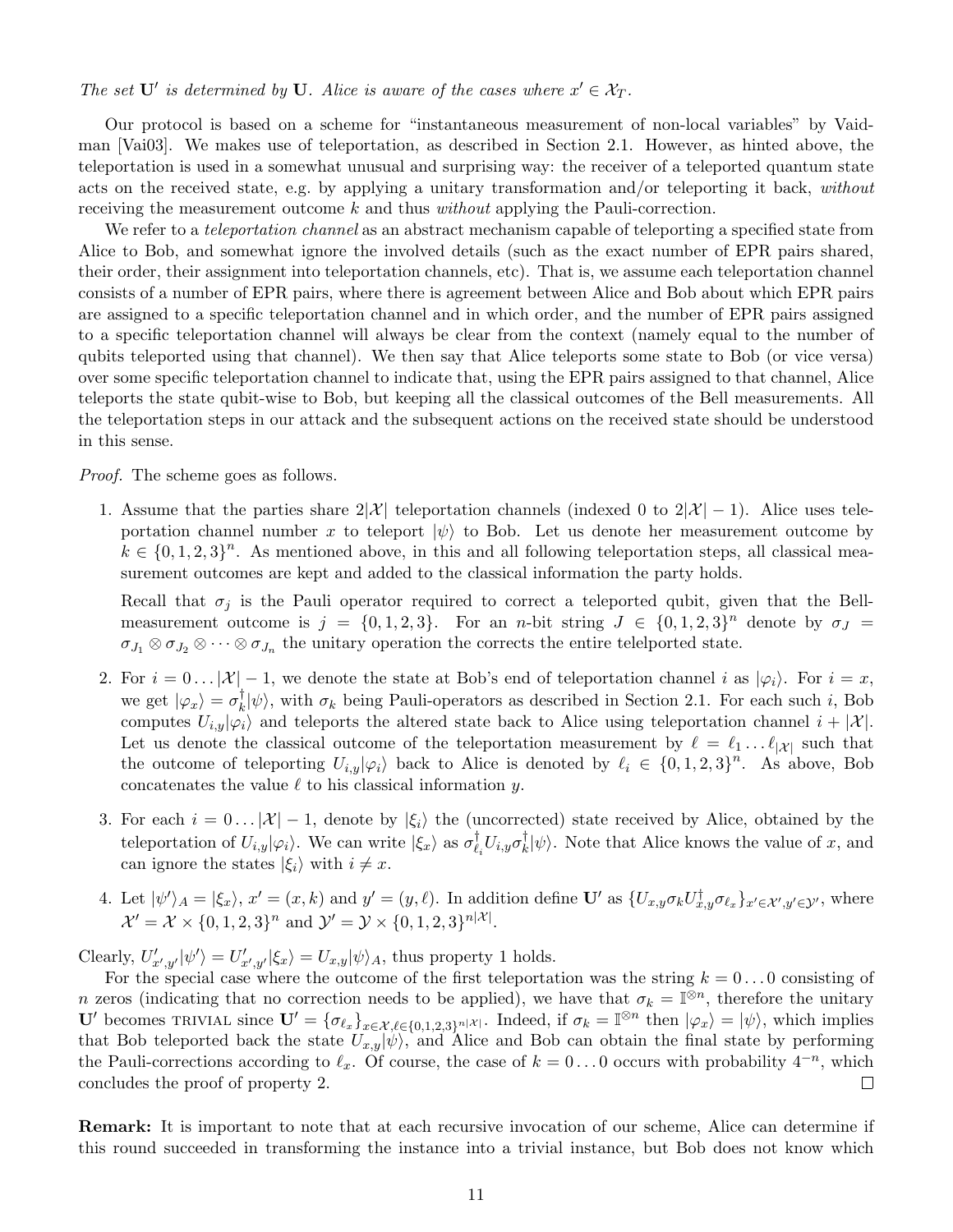round succeeded. Once Alice determines that some particular round of our recursive scheme succeed, she stops participating in all future rounds, and Bob executes all future rounds using "unspent" EPR pairs. After all rounds have been exhausted, Alice and Bob simultaneously send to each other classical information regarding all the rounds, from which Bob can infer which round was a success.

Thus, with no communication involved, the parties either transform their inputs into a TRIVIAL instance, or they transform the inputs into a new instance of the same problem. It is important to note that the amount of classical information they obtain  $x', y'$  will increase in our construction, however, the dimensions of the quantum state in use remains the same and so does the probability of success. Repeating the scheme t times results in a TRIVIAL instance except with probability exponentially small in t. Once a TRIVIAL instance is obtained, the parties use one round of communication to end up sharing the state  $|\Psi\rangle_{\tilde{A}\tilde{B}}$ . Otherwise, Alice sets  $x' = \perp$  and declares failure of the protocol. We note that in our model, all the teleportations can occur instantaneously, thus the time required to complete the computation is the exactly the time it takes for a single round of classical communication.

## 4.2 Distributed Quantum Computation With N Parties

We now generalize the above result to any N-party distributed computation, by generalizing Proposition 1 to the case of N-parties. We assume that some distinguished user holds the system  $\mathcal{H}_A$  and the information x, while for the rest, each user  $i = 1...N - 1$  holds  $y_i$ . Let us name the user who holds  $|\psi\rangle$  as Alice, and the rest of the users as  $U_i$  with  $i = 1...c$ . We begin by generalizing the notion of a TRIVIAL unitary to N parties.

 $\textbf{Definition 4. } \mathbf{U} = \{U_{i_1, \dots i_N}\}_{i_1 \in \mathcal{I}_1, \dots, i_N \in \mathcal{I}_N} \hspace{1mm} \textit{is} \hspace{1mm} \text{TRIVIAL} \hspace{1mm} \textit{if} \hspace{1mm} U_{x_1, \dots, x_N} = U^{\mathcal{\tilde{H}}_1}_{x_1, \dots, x_N} \otimes \cdots \otimes U^{\mathcal{\tilde{H}}_N}_{x_1, \dots, x_N} \hspace{1mm} \textit{for} \hspace{1mm} \textit{every}$  $x_1 \in \mathcal{X}_1, \ldots, x_N \in \mathcal{X}_N$ .

**Proposition 2.** Let U be arbitrary but fixed. Then, there exists a scheme  $S^N$ , which involves local operations only, and a (possibly non-TRIVIAL) instance  $\mathbf{U}'$ , with the following property. For any input  $(|\psi\rangle_A \in \mathcal{H}_A, x \in$  $\mathcal{X}, y_1 \in \mathcal{Y}_1, \ldots y_{N-1} \in \mathcal{Y}_{N-1}$ , where  $\dim \mathcal{H}_A = 2^n$ , the scheme  $S^N$  outputs  $(|\psi'\rangle_A \in \mathcal{H}_A, x' \in \mathcal{X}', y_1' \in \mathcal{Y}'$  $\mathcal{Y}'_1, \ldots \mathcal{Y}'_{N-1} \in \mathcal{Y}'_{N-1}$  such that

- 1.  $U_{x,y_1,...,y_{N-1}} |\psi\rangle_A = U'_{x',y'_1,...,y'_{N-1}} |\psi'\rangle_A$ .
- 2. There exists some range  $\mathcal{X}_T$ , for which  $\{U'_{i,j_1,...,j_{N-1}}\}_{i\in\mathcal{X}_T,j_1\in\mathcal{Y}'_1,...,j_{N-1}\in\mathcal{Y}'_{N-1}}$  is TRIVIAL. With probability at least  $4^{-(N-1)n}$ ,  $x' \in \mathcal{X}_T$ .

Proof. We prove the proposition by induction on the number of parties. As we have already proved the above for  $N = 2$  (and the case of  $N = 1$  is trivial), let us assume that the proposition holds for  $N = c$  and show it also holds for  $N = c + 1$ .

- 1. Alice begins by teleporting the state  $|\psi\rangle$  to  $\mathcal{U}_1$  through teleportation channel number x she shares with  $\mathcal{U}_1$ . Let  $k \in \{0, 1, 2, 3\}^n$  be the outcome of her measurement performed during the teleportation.
- 2. For every  $i = 1 \ldots |\mathcal{X}|$ , denote with  $|\varphi_i\rangle$  the state at  $\mathcal{U}_1$ 's end of the *i*th teleportation channel.  $\mathcal{U}_1$  to  $\mathcal{U}_c$ perform the scheme<sup>1</sup> given by the induction assumption, on the input  $(|\varphi_i\rangle, (i, y_1), y_2, y_3, \ldots, y_c)$ . This  $\text{yields an output } (|\hat{\varphi}_i\rangle, \hat{y}_1^i, \hat{y}_2^i, \dots, \hat{y}_c^i) \text{ and a set of unitary operations } \mathbf{\hat{U}} \text{ so that for } i = x, U_{x,y_1,\dots,y_c}|\varphi_x\rangle = 0$  $\hat{U}_{\hat{y}^x_1,...,\hat{y}^x_c}|\hat{\varphi}_x\rangle.$
- 3. For every i,  $\mathcal{U}_1$  teleports  $|\hat{\varphi}_i\rangle$  back to Alice. Let  $\ell_i \in \{0, 1, 2, 3\}^n$  be the outcome of his measurement performed during the teleportation.

 $1$ To be more precise, the scheme is performed with the given instance U, reduced to the case of c classical inputs, by "merging" the first two inputs, i.e.,  $\{U_{z_1,z_2,...,z_c}\}_{z_1 \in (X \times Y_1), z_2 \in Y_2,...,z_c \in Y_c}$ .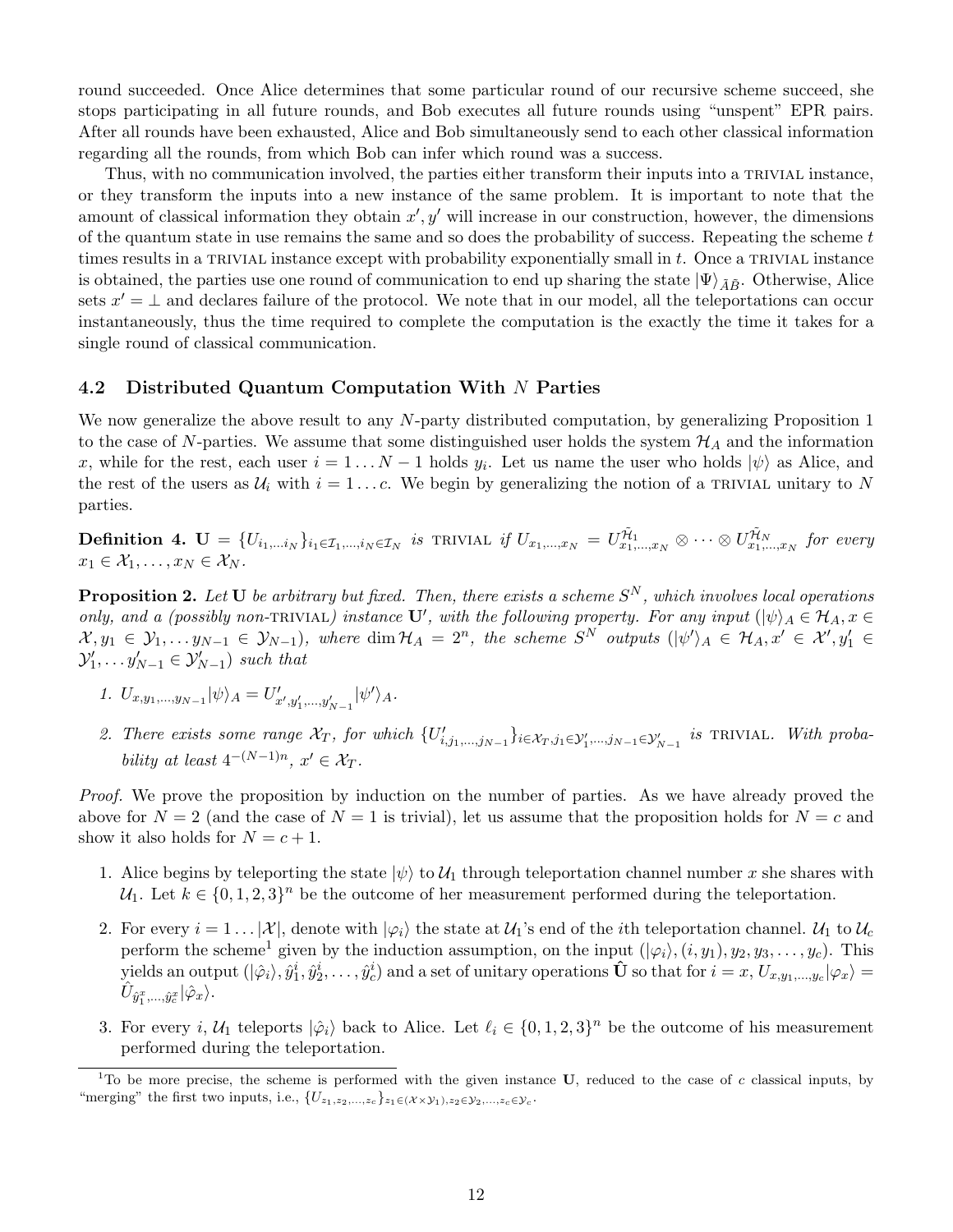4. Denote by  $|\xi_i\rangle$  the (uncorrected) state received by Alice, on the teleportation channel used to send  $|\varphi_i\rangle$ . Define:  $|\psi'\rangle = |\xi_x\rangle, x' = (x, k)$  and  $y'_1 = (\ell, \hat{y}_1^1, \dots, \hat{y}_1^{|\mathcal{X}|})$  $y'_1^{|\mathcal{X}|}$ ,  $y'_2 = (\hat{y}_2^1, \ldots, \hat{y}_2^{|\mathcal{X}|})$  $\hat{y}_{2}^{|\mathcal{X}|}$ ,...,  $y_{c}^{'} = (\hat{y}_{c}^{1}, \ldots, \hat{y}_{c}^{|\mathcal{X}|})$ and

$$
U'_{x',y'_1,\dots,y'_{N-1}} = U_{x,y_1,\dots,y_{N-1}} \sigma_k U_{x,y_1,\dots,y_{N-1}}^\dagger \hat U_{\hat x,\hat y_1^x,\dots,\hat y_{N-1}^x} \sigma_{\ell_x}.
$$

Clearly,

$$
U'_{x',y'_1,...,y'_{N-1}}|\psi'\rangle = U_{x,y_1,...,y_{N-1}} \sigma_k U_{x,y_1,...,y_{N-1}}^{\dagger} \hat{U}_{\hat{x},\hat{y}_1^x,...,\hat{y}_{N-1}^x} |\hat{\varphi}_x\rangle
$$
  
=  $U_{x,y_1,...,y_{N-1}} \sigma_k |\varphi_x\rangle$   
=  $U_{x,y_1,...,y_{N-1}} |\psi\rangle$ .

Moreover, if  $\hat{\mathbf{U}}$  is trivial and  $k = 0 \dots 0$  then  $\mathbf{U}'$  is trivial as well, which occurs with probability at least  $4^{-n(c-1)}4^{-n} = 4^{-(N-1)n}$  $\Box$ 

Proposition 2 implies the following.

**Theorem 6.** For any  $U = \{U_{j_1,j_2,...,j_N}\}\$ , and for any  $\varepsilon > 0$  there exists an N-party protocol with local operations and one round of simultaneous classical communication such that for every input tuple  $(\ket{\psi} \in$  $\mathcal{H}_1\otimes\mathcal{H}_2\otimes\cdots\otimes\mathcal{H}_N, y_1,y_2,\ldots,y_N)$  where user i holds  $\mathcal{H}_i$  and  $y_i$ , the output is the state  $|\Psi\rangle=U_{y_1,y_2,\ldots,y_N}|\psi\rangle,$ where  $|\Psi\rangle \in \tilde{\mathcal{H}}_1 \otimes \tilde{\mathcal{H}}_2 \otimes \cdots \otimes \tilde{\mathcal{H}}_N$  and user i holds  $\tilde{\mathcal{H}}_i$ . The protocol succeeds except with probability  $\varepsilon$ , in which case the users output  $\perp$ .

*Proof.* [Sketch] For  $i > 1$ ,  $U_i$  teleports his system, qubit by qubit, to  $U_1$  and concatenates the classical outcome to his classical information  $y_i$ . The users run  $t = O(\log(1-e)/(-Nn))$  repetitions of the recursive scheme<sup>2</sup> described in Proposition 2, until a TRIVIAL instance is achieved, or otherwise they output ⊥. Once a TRIVIAL instance is achieved,  $\mathcal{U}_1$  teleports, qubit-by-qubit, the system  $\mathcal{H}_i$  to  $\mathcal{U}_i$  and records the outcome of the measurement. Finally, using a single round of communication, the users broadcast all the classical information they have gathered during the protocol. This information is sufficient to locally perform Paulicorrections on each system, perform the separable unitary operation and obtain the state  $|\Psi\rangle$ .  $\Box$ 

## 5 Impossibility of Position-Verification with Unlimited Adversary

#### 5.1 Setting and Notation

For simplicity, we consider the one-dimensional case, with two verifiers  $V_0$  and  $V_1$ , but the attack can be generalized to higher dimensions and more verifiers.

We consider an arbitrary 1-round position-verification scheme as specified in Fig. 1. We let  $A_i$  be the quantum system used to communicate the challenge  $ch_i$  from  $V_i$  to P. Specifically, Chlg produces a quantum state  $\rho_{A_0A_1}$ , and the systems  $A_0$  and  $A_1$  are sent to P by  $V_0$  and  $V_1$ , respectively. Resp instructs P to apply some unitary transformation U to  $A_0$  and  $A_1$ , resulting in state  $\hat{\rho}_{A_0A_1} = U\rho_{A_0A_1}U^{\dagger}$ . Then, P has to send  $A_0$  and  $A_1$  immediately back to  $V_0$  and  $V_1$ , respectively.

We would like to point out that assuming Resp to be a unitary transformation is without loss of generality; a general quantum operation can be taken care of simply by adding some ancilla to, say,  $A_0$ .

We show below that any pair of dishonest provers,  $\hat{P}_0$  and  $\hat{P}_1$ , with  $pos_0 < pos_0 < pos_1 < pos_1$ ,  $pos_1 < pos_1$ , can transform  $\rho_{A_0A_1}$  into  $\hat{\rho}_{A_0A_1}$  and provide  $V_0$  and  $V_1$  in time with the systems  $A_0$  and  $A_1$ . For simplicity, we assume that the dishonest provers are located in an equal distance from P, i.e.,  $d(\hat{P}_0, P) = d(\hat{P}_1, P)$ , thus the systems  $A_0$  and  $A_1$  reach them at the same time, namely at  $T - d(\hat{P}_0, p)$ .

<sup>&</sup>lt;sup>2</sup>The scheme is performed with  $U_{y_1,...,y_N} \sigma_{y'_2} \sigma_{y'_3} \cdots \sigma_{y'_N}$ , where  $y'_i$  is the outcome measured by  $\mathcal{U}_i$  during the teleportation of  $\mathcal{H}_i$  to  $\mathcal{U}_1$ .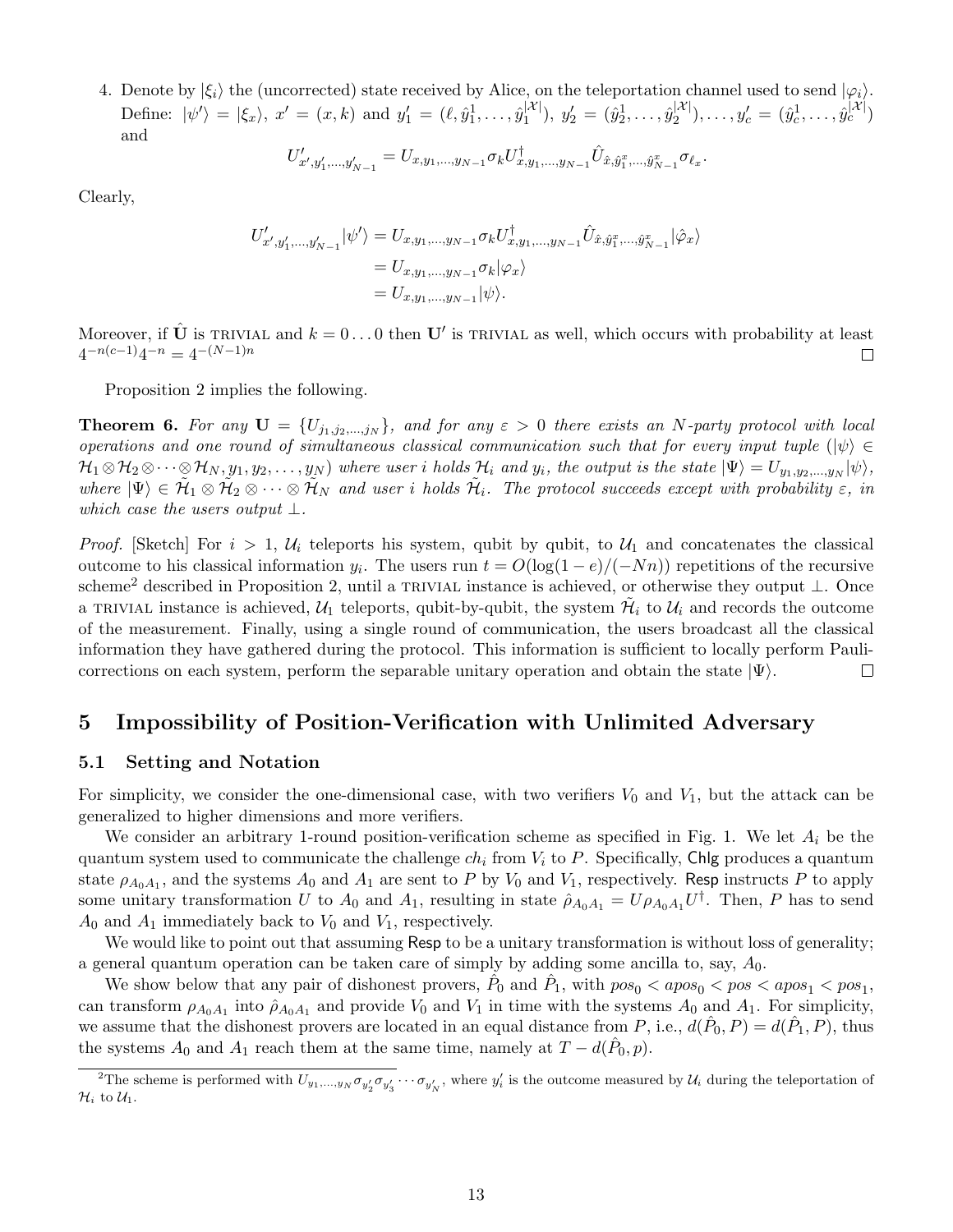#### 5.2 Attack

Our attack makes use of the scheme described in Section 4, for distributed computation of an arbitrary unitary operation U. The attack succeeds with probability  $1 - \epsilon$  for any desired  $\epsilon > 0$ .

- 1. At  $T d(\hat{P}_0, P)$ , when the system  $A_0$  reaches  $\hat{P}_0$  and  $A_1$  reaches  $\hat{P}_1$ , the dishonest provers perform a distributed computation of the U fixed by Resp (starting with an empty classical string,  $x = y = \emptyset$ ). The teleportations are performed instantaneously, and the classical information is sent immediately.
- 2. Since the distributed computation requires only one round of classical communication, at  $T + d(\hat{P}_0, P)$ all the required classical information reaches its destination, and the distributed computation completes with the dishonest provers sharing  $\hat{\rho}_{A_0A_1}$ .
- 3.  $\hat{P}_0$  sends the system  $A_0$  to  $V_0$  and  $\hat{P}_1$  sends  $A_1$  to  $V_1$ .

## 5.3 Analysis

This attack can be seen as a generalization of the attack described in [KMS10, LL10], which also performs back and forth teleportations to break specific position-verification schemes. The amount of EPR pairs used by the dishonest provers increases exponentially with the desired success probability  $1 - \epsilon$ . Recently, the entanglement consumption of Vaidman's scheme has been analyzed and improved by Clark et al. [CCJP10]. They give an alternative scheme based on Pauli rotations where both dishonest provers have stopping conditions. These both-sided stopping conditions allow to argue that on average, the players will only use a much smaller (but generally still exponential) number of teleportation channels than what they need to have available to start with—in contrast to Vaidman's scheme (and our variant of it), where  $\hat{P}_1$  has no stopping condition and therefore always uses up all available entanglement. For special cases (where the rotation angles  $\theta$  of the Pauli rotations are binary fractions of  $\pi$ , i.e.,  $\theta = \pi/2^D$ , they show that a finite amount of entanglement suffices for an attack with success probability one, connecting in the simplest case to the attacks described in [KMS10, LL10]. However, a big caveat which could spoil the use of this improved scheme in our setting is the fact that it does not easily generalize to more than two parties.

It remains an interesting open question whether such an exponentially large amount of entanglement is necessary to perform this general attack.

## 6 Secure Position-Verification in the No-PE model

We show the possibility of secure position-verification in the No-PE model. We consider the following basic 1-round position-verification scheme in the No-PE model, given in Fig. 2. It is based on the BB84 encoding. In all our protocols all parties abort if they receive any message which is inconsistent with the protocol, for instance (classical) message with a wrong length, or different number of received qubits than expected, etc.

- 0.  $V_0$  chooses two random bits  $x, \theta \in \{0, 1\}$  and sends them privately to  $V_1$ .
- 1. V<sub>0</sub> prepares the qubit  $H^{\theta}|x\rangle$  and sends it to P, and V<sub>1</sub> sends the bit  $\theta$  to P, so that  $H^{\theta}|x\rangle$  and  $\theta$  arrive at the same time at P.
- 2. When  $H^{\theta}|x\rangle$  and  $\theta$  arrive, P measures  $H^{\theta}|x\rangle$  in basis  $\theta$  to observe  $x' \in \{0,1\}$ , and sends  $x'$  to  $V_0$  and  $V_1$ .
- 3.  $V_0$  and  $V_1$  accept if on both sides x' arrives in time and  $x' = x$ .

Figure 2: Position-verification scheme  $\mathsf{PV}_{\text{\tiny BB84}}^{\varepsilon}$  based on the BB84 encoding.

**Theorem 7.** In the No-PE model, the 1-round position-verification scheme  $\mathsf{PV}_{\text{BB84}}^{\varepsilon}$  from Fig. 2 is  $\varepsilon$ -sound with  $\varepsilon = 1 - h^{-1}(\frac{1}{2})$  $(\frac{1}{2})$ .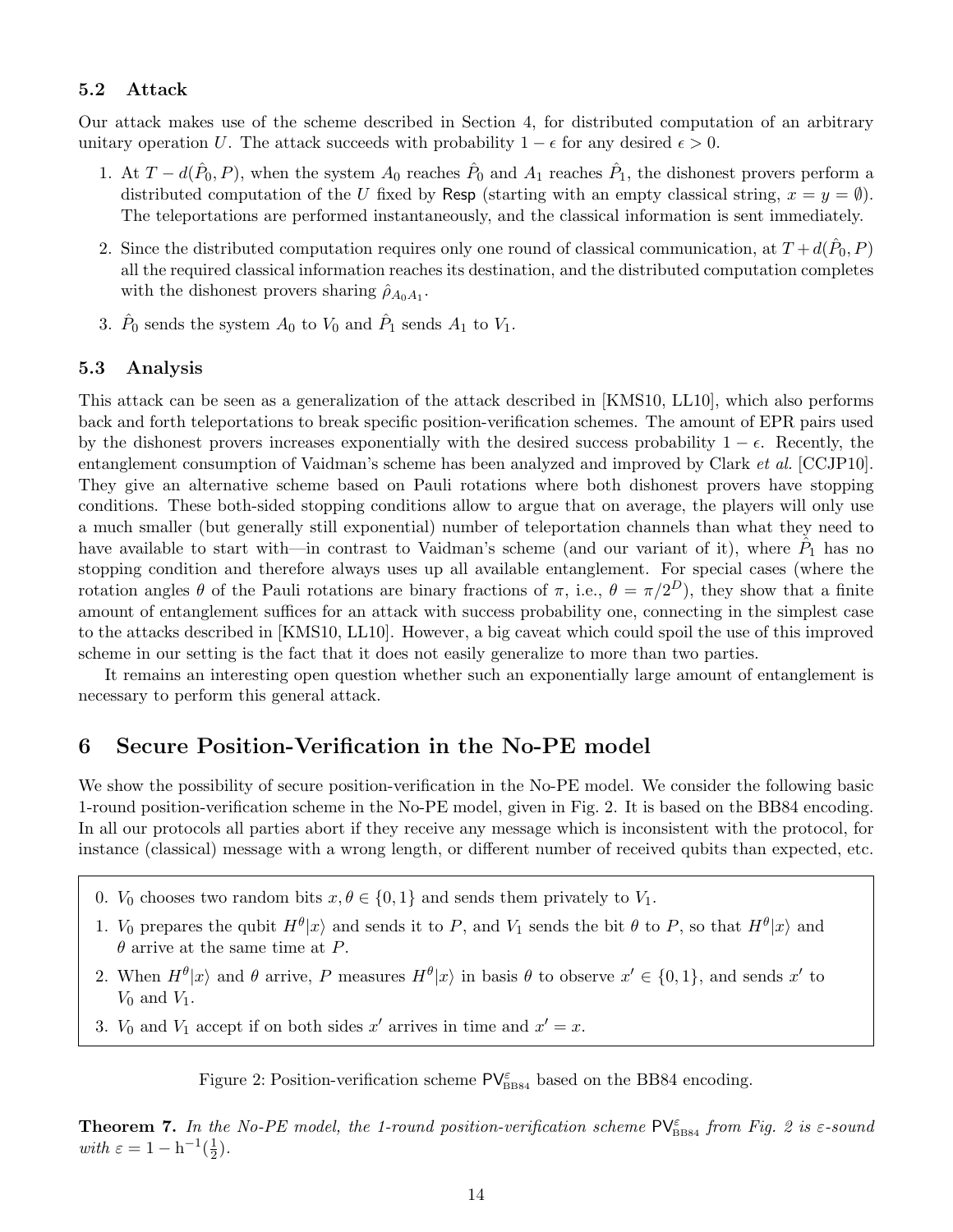A numerical calculation shows that  $h^{-1}(\frac{1}{2})$  $\frac{1}{2}$   $\geq$  0.11 and thus  $\varepsilon \leq 0.89$ . A particular attack for a dishonest prover  $\hat{P}$ , sitting in-between  $V_0$  and  $P$ , is to measure the qubit  $H^{\theta}|x\rangle$  in the *Breidbart* basis, resulting in an acceptance probability of  $\cos(\pi/8)^2 \approx 0.85$ . This shows that our analysis is pretty tight.

Proof. In order to analyze the position-verification scheme it is convenient to consider an equivalent *purified* version, given in Fig. 3. The only difference between the original and the purified scheme is the point in time when  $V_0$  measures A (indeed, preparing  $|\Phi_{AB}\rangle$  and measuring A in basis  $\theta$  is just one possible way to prepare  $H^{\theta}|x\rangle$  and the point in time when  $V_1$  learns x. This, however, has no influence on the view of the (dishonest or honest) prover, nor on the joint distribution of  $\theta$ , x and x', and thus neither on the probability that  $V_0$  and  $V_1$  accept. It therefore suffices to analyze the purified version.

- 0.  $V_0$  and  $V_1$  privately agree on a random bit  $\theta \in \{0, 1\}.$
- 1.  $V_0$  prepares an EPR pair  $|\Phi_{AB}\rangle \in \mathcal{H}_A \otimes \mathcal{H}_B$ , keeps qubit A and sends qubit B to P, and  $V_1$ sends the bit  $\theta$  to P, so that B and  $\theta$  arrive at the same time at P.
- 2. When B and  $\theta$  arrive, P measures B in basis  $\theta$  to observe  $x' \in \{0, 1\}$ , and sends  $x'$  to  $V_0$  and  $V_1$ .
- 3. Only now, when  $x'$  arrives,  $V_0$  measures qubit A in basis  $\theta$  to observe x, and privately sends x to  $V_1$ .  $V_0$  and  $V_1$  accept if on both sides  $x'$  arrives in time and  $x' = x$ .

Figure 3: EPR version of  $\mathsf{PV}_{\text{BB84}}^{\varepsilon}$ .

We first consider security against two dishonest provers  $\hat{P}_0$  and  $\hat{P}_1$ , where  $\hat{P}_0$  is between  $V_0$  and  $P$  and  $\hat{P}_1$ is between  $V_1$  and P. In the end we will argue that a similar argument holds for multiple dishonest provers on either side.

Since  $V_0$  and  $V_1$  do not accept if  $x'$  does not arrive in time and dishonest provers do not use pre-shared entanglement in the No-PE-model, any potentially successful strategy of  $\hat{P}_0$  and  $\hat{P}_1$  must look as follows. As soon as  $\hat{P}_1$  receives the bit  $\theta$  from  $V_1$ , she forwards (a copy of) it to  $\hat{P}_0$ . Also, as soon as  $\hat{P}_0$  receives the qubit  $A$ , she applies an arbitrary quantum operation to the received qubit  $A$  (and maybe some ancillary system she possesses) that maps it into a bipartite state  $E_0E_1$  (with arbitrary state space  $\mathcal{H}_{E_0}\otimes\mathcal{H}_{E_1}$ ), and  $\hat{P}_0$  keeps  $E_0$  and sends  $E_1$  to  $\tilde{P}_1$ . Then, as soon as  $\hat{P}_0$  receives  $\theta$ , she applies some measurement (which may depend on  $\theta$ ) to  $E_0$  to obtain  $\hat{x}_0$ , and as soon as  $\hat{P}_1$  receives  $E_1$ , she applies some measurement (which may depend on  $\theta$ ) to  $E_1$  to obtain  $\hat{x}_1$ , and both send  $\hat{x}_0$  and  $\hat{x}_1$  immediately to  $V_0$  and  $V_1$ , respectively. We will now argue that the probability that  $\hat{x}_0 = x$  and  $\hat{x}_1 = x$  is upper bounded by  $\varepsilon$  as claimed.

Let  $|\psi_{A E_0 E_1}\rangle \in \mathcal{H}_A \otimes \mathcal{H}_{E_0} \otimes \mathcal{H}_{E_1}$  be the state of the tri-partite system  $A E_0 E_1$  after  $\hat{P}_0$  has applied the quantum operation to the qubit  $B$ . Note that in the No-PE model, the quantum operation and thus  $|\psi_{A E_0 E_1}\rangle$  does not depend on  $\theta$ .<sup>3</sup> Recall that x is obtained by measuring A in either the computational (if  $\theta = 0$ ) or the Hadamard (if  $\theta = 1$ ) basis. Writing x,  $\theta$ , etc. as random variables X,  $\Theta$ , etc., it follows from CIT (specifically Corollary 1) that  $H(X|\Theta E_0) + H(X|\Theta E_1) \geq 1$ . Let Y<sub>0</sub> and Y<sub>1</sub> denote the classical information obtained by  $\hat{P}_0$  and  $\hat{P}_1$  as a result of measuring  $E_0$  and  $E_1$ , respectively, with bases that may depend on  $\Theta$ . By the Holevo bound (Theorem 1), it follows from the above that

$$
H(X|\Theta Y_0) + H(X|\Theta Y_1) \ge 1,
$$

therefore  $H(X|\Theta Y_i) \geq \frac{1}{2}$  $\frac{1}{2}$  for at least one  $i \in \{0,1\}$ . By Fano's inequality (Theorem 2), we can conclude that the corresponding error probability  $q_i = P[\hat{X}_i \neq X]$  satisfies  $h(q_i) \geq \frac{1}{2}$  $\frac{1}{2}$ . It thus follows that the failure probability

$$
q = P[\hat{X}_0 \neq X \vee \hat{X}_1 \neq X] \ge \max\{q_0, q_1\} \ge h^{-1}(\frac{1}{2}),
$$

<sup>&</sup>lt;sup>3</sup>We point out that once the adversaries pre-share entangled states, more general attacks (such as the one described in Section 5) are possible and this reasoning no longer holds.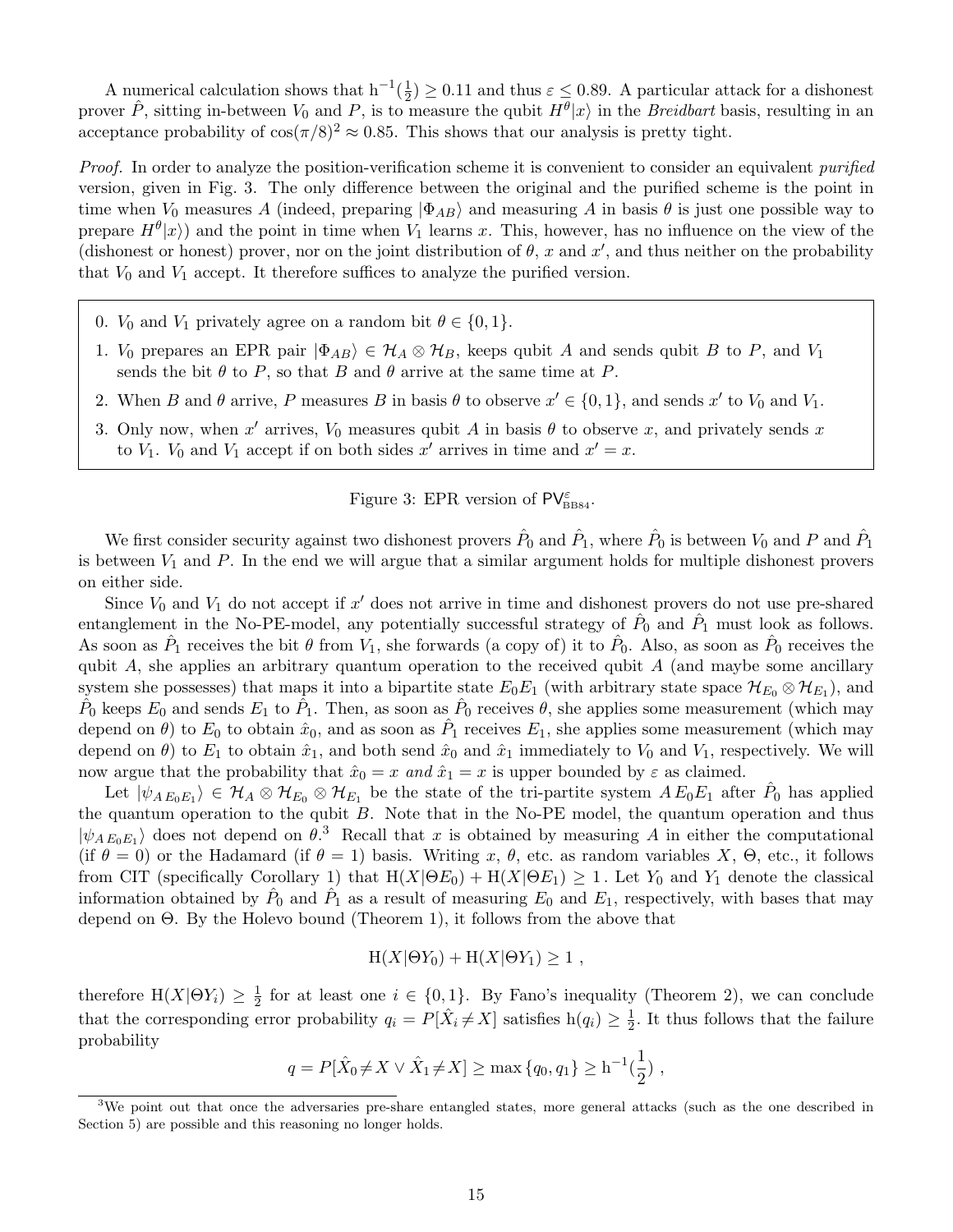and the probability of  $V_0$  and  $V_1$  accepting,  $P[\hat{X}_0 = X \wedge \hat{X}_1 = X] = 1 - q$ , is indeed upper bounded by  $\varepsilon$  as claimed.

It remains to argue that more than two dishonest provers in the No-PE model cannot do any better. The reasoning is the same as above. Namely, in order to respond in time, the dishonest provers that are closer to  $V_0$  than P must map the qubit A—possibly jointly—into a bipartite state  $E_0E_1$  without knowing θ, and jointly keep  $E_0$  and send  $E_1$  to the dishonest provers that are "on the other side" of P (i.e., closer to  $V_1$ ). Then, the reply for  $V_0$  needs to be computed from  $E_0$  and  $\theta$  (possibly jointly by the dishonest provers that are closer to  $V_0$ ), and the response for  $V_1$  from  $E_1$  and  $\theta$ . Thus, it can be argued as above that the success probability is bounded by  $\varepsilon$  as claimed.

 $\Box$ 

## 6.1 Reducing the Soundness Error

In order to obtain a position-verification scheme with a negligible soundness error, we can simply repeat the 1-round scheme  $PV_{BB84}^{\varepsilon}$  from Fig. 2. Repeating the scheme *n* times in sequence, where the verifiers launch the next execution only after the previous one is finished, reduces the soundness error to  $\varepsilon^n$ . This follows immediately from the security of the 1-round scheme.

Corollary 2. In the No-PE model, the n-fold sequential repetition of  $PV_{BB84}^{\varepsilon}$  from Fig. 2 is  $\varepsilon^{n}$ -sound with  $\varepsilon = 1 - h^{-1}(\frac{1}{2})$  $(\frac{1}{2})$ .

In terms of round complexity, a more efficient way of repeating  $\mathsf{PV}_{\text{BB84}}^{\varepsilon}$  is by repeating it in parallel:  $V_0$ sends n BB84 qubits  $H^{\theta_1}|x_1\rangle, \ldots, H^{\theta_n}|x_n\rangle$  and  $V_1$  sends the corresponding bases  $\theta_1, \ldots, \theta_n$  to P so that they all arrive at the same time at P's position, and P needs to reply with the correct list  $x_1, \ldots, x_n$  in time. This is obviously more efficient in terms of round complexity and appears to be the preferred solution. However, we do not have a proof for the security of the parallel repetition of  $\mathsf{PV}^\varepsilon_{\text{BB84}}$ .

## 6.2 Position-Verification in Higher Dimensions

The scheme  $PV_{BB84}^{\varepsilon}$  can easily be extended into higher dimensions. The scheme for d dimensions is a generalization of the scheme  $\mathsf{PV}_{\text{BB84}}^{\varepsilon}$  in Fig. 2, where now the challenges of the verifiers  $V_1, V_2, \ldots, V_d$  form a sum sharing of the basis  $\theta$ , i.e., are random  $\theta_1, \theta_2, \ldots, \theta_d \in \{0, 1\}$  such that their modulo-2 sum equals  $\theta$ . As specified in Fig. 1, the state  $H^{\theta}|x\rangle$  and the shares  $\theta_i$  are sent by the verifiers to P such that they arrive at P's (claimed) position at the same time. P can then reconstruct  $\theta$  and measure  $H^{\theta}|x\rangle$  in the correct basis to obtain  $x' = x$ , which he sends to all the verifiers who check if x' arrives in time and equals x.

We can argue security by a reduction to the scheme in 1 dimension. For the sake of concreteness, we consider here 3 dimensions. For 3 dimensions, we need at set of (at least) 4 non-coplanar verifiers  $V_0, \ldots, V_3$ , and the prover P needs to be located inside the tetrahedron defined by the positions of the 4 verifiers. We consider a coalition of dishonest provers  $\hat{P}_0, \ldots, \hat{P}_\ell$  at arbitrary positions but different to P. We may assume that  $\hat{P}_0$  is closest to  $V_0$ . It is easy to see that there exists a verifier  $V_j$  such that  $d(\hat{P}_0, V_j) > d(P, V_j)$ . Furthermore, we may assume that  $V_j$  is not  $V_0$  and thus we assume for concreteness that it is  $V_1$ . We now strengthen the dishonest provers by giving them  $\theta_2$  and  $\theta_3$  for free from the beginning. Since, when  $\theta_2$  and  $\theta_3$  are given,  $\theta$  can be computed from  $\theta_1$  and vice versa, we may assume that  $V_1$  actually sends  $\theta$  as challenge rather than  $\theta_1$ . But now,  $\theta_2$  and  $\theta_3$  are now just two random bits, independent of  $\theta$  and x, and are thus of no help to the dishonest provers and we can safely ignore them.

As  $\hat{P}_0$  is further away from  $V_1$  than P is,  $\hat{P}_0$  cannot afford to store  $H^{\theta}|x\rangle$  until he has learned  $\theta$ . Indeed, otherwise  $V_1$  will not get a reply in time. Therefore, before she learns  $\hat{\theta}$ ,  $\hat{P}_0$  needs to apply a quantum transformation to  $H^{\theta} |x\rangle$  with a bi-partite output and keep one part of the output,  $E_0$ , and send the other part,  $E_1$  in direction of  $V_1$ . Note that this quantum transformation is independent of  $\theta$ , as long as  $\hat{P}_0$  does not share an entangled state with the other dishonest provers (who might know  $\theta$  by now). Then,  $\hat{x}_0$  and  $\hat{x}_1$ , the replies that are sent to  $V_0$  and  $V_1$ , respectively, need then to be computed from  $\theta$  and  $E_0$  alone and from  $\theta$  and  $E_1$  alone. It now follows from the analysis of the scheme in 1 dimension that the probability that both  $\hat{x}_0$  and  $\hat{x}_1$  coincide with x is at most  $\varepsilon = 1 - h^{-1}(\frac{1}{2})$  $(\frac{1}{2})$ .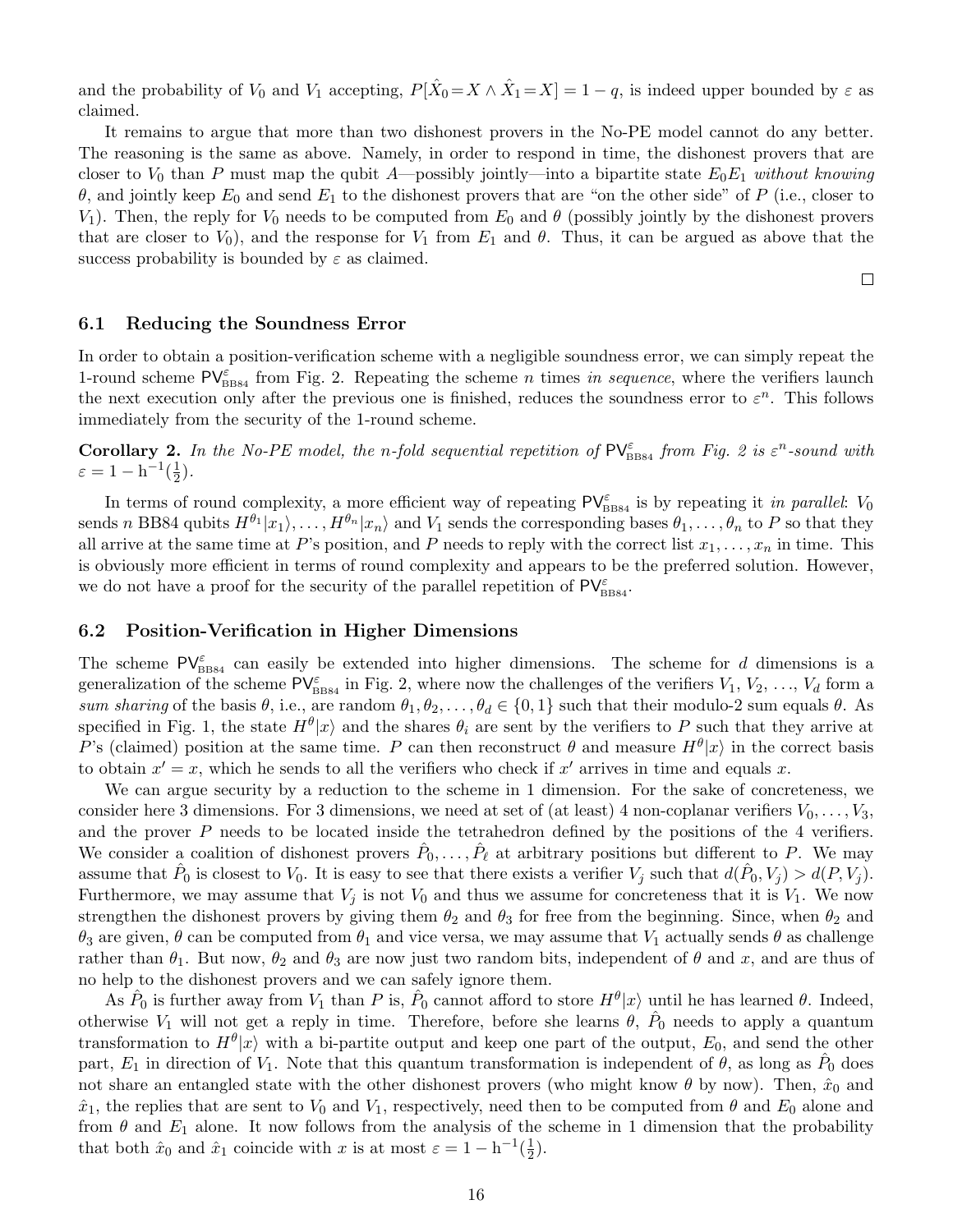Corollary 3. The above generalization of  $PV_{BB84}^{\varepsilon}$  to d dimensions is  $\varepsilon$ -sound in the No-PE model with  $\varepsilon = 1 - h^{-1}(\frac{1}{2})$  $(\frac{1}{2})$ .

## 7 Position-Based Authentication and Key-Exchange

In this section we consider a new primitive: position-based authentication. In contrast to position-verification, where the goal of the verifiers is to make sure that entity  $P$  is at the claimed location pos, here the verifiers want to make sure that a given message m originates from an entity  $P$  that is at the claimed location pos. We stress that it is not sufficient to first execute a position-verification scheme with  $P$  to ensure that  $P$ is at position pos and then have  $P$  send or confirm  $m$ , because a coalition of dishonest provers may do a man-in-the-middle attack and stay passive during the execution of the positioning scheme but then modify the communicated message m.

Formally, in a position-based authentication scheme the prover takes as input a message  $m$  and the verifiers  $V_0, \ldots, V_k$  take as input a message m' and the claimed position pos of P, and we require the following security properties.

- $\varepsilon_c$ -Completeness: If  $m = m'$ , P is honest and at the claimed position pos, and if there is no (coalition of) dishonest prover(s), then the verifiers jointly accept except with probability  $\varepsilon_c$ .
- $\varepsilon_s$ -Soundness: For any  $pos \in Hull(pos_0, \ldots, pos_k)$  and for any coalition of dishonest provers  $\hat{P}_0, \ldots, \hat{P}_\ell$ at locations all different to pos, if  $m \neq m'$  then the verifiers jointly reject except with probability  $\varepsilon_s$ .

We build a position-based authentication scheme based on our position-verification scheme. The idea is to incorporate the message to be authenticated into the replies of the position-verification scheme. Our construction is very generic and may also be useful for turning other kinds of identification schemes (not necessarily position-based schemes) into corresponding authentication schemes. Our aim is merely to show the existence of such a scheme; we do not strive for optimization. We begin by proposing a weak positionbased authentication scheme for a 1-bit message m.

## 7.1 Weak 1-bit authentication scheme

Let PV<sup> $\varepsilon$ </sup> be a 1-round position-verification scheme between  $k + 1$  verifiers  $V_0, \ldots, V_k$  and a prover P. For simplicity, we assume that, like for the scheme  $\mathsf{PV}_{\text{BB84}}^{\varepsilon}$  from Section 6, x and  $x'_0, \ldots, x'_k$  are classical, and Ver accepts if  $x'_i = x$  for all i, and thus we understand the output of  $\mathsf{Resp}(ch_0, \ldots, ch_k)$  as a single element  $x'$ (supposed to be x). We require PV<sup> $\varepsilon$ </sup> to have perfect completeness and soundness  $\varepsilon < 1$ . We let  $\perp$  be some special symbol. We consider the weak authentication scheme given in Fig. 4 for a 1-bit message  $m \in \{0, 1\}$ . We assume that  $m$  has already been communicated to the verifiers and thus there is agreement among the verifiers on the message to be authenticated. The weak authentication scheme works by executing the 1-round position-verification scheme PV<sup> $\varepsilon$ </sup>, but letting P replace his response x' by  $\perp$  with probability q, to be specified later.

- 0.  $V_0$  generates  $(ch_0, \ldots, ch_k)$  and x using Chlg and sends  $ch_i$  and x to  $V_i$  for  $i = 1, \ldots, k$ .
- 1. Every verifier  $V_i$  sends  $ch_i$  to  $P$  in such a way that all  $ch_i$ s arrive at the same time at  $P$ .
- 2. When the ch<sub>i</sub>s arrive, P computes the authentication tag t as follows and sends it back to all the verifiers. If  $m = 1$  then  $t := \text{Resp}(ch_0, \ldots, ch_k)$ , and if  $m = 0$  then  $t := \perp$  with probability q and  $t := \text{Resp}(ch_0, \ldots, ch_k)$  otherwise.
- 3. If different verifiers have received different values for  $t$ , or it didn't arrive in time, the verifiers abort. Otherwise, they jointly accept if  $t = x$  or both  $m = 0$  and  $t = \perp$ .

Figure 4: A generic position-based weak authentication scheme wAUTH<sup> $\varepsilon$ </sup> for a 1-bit message m.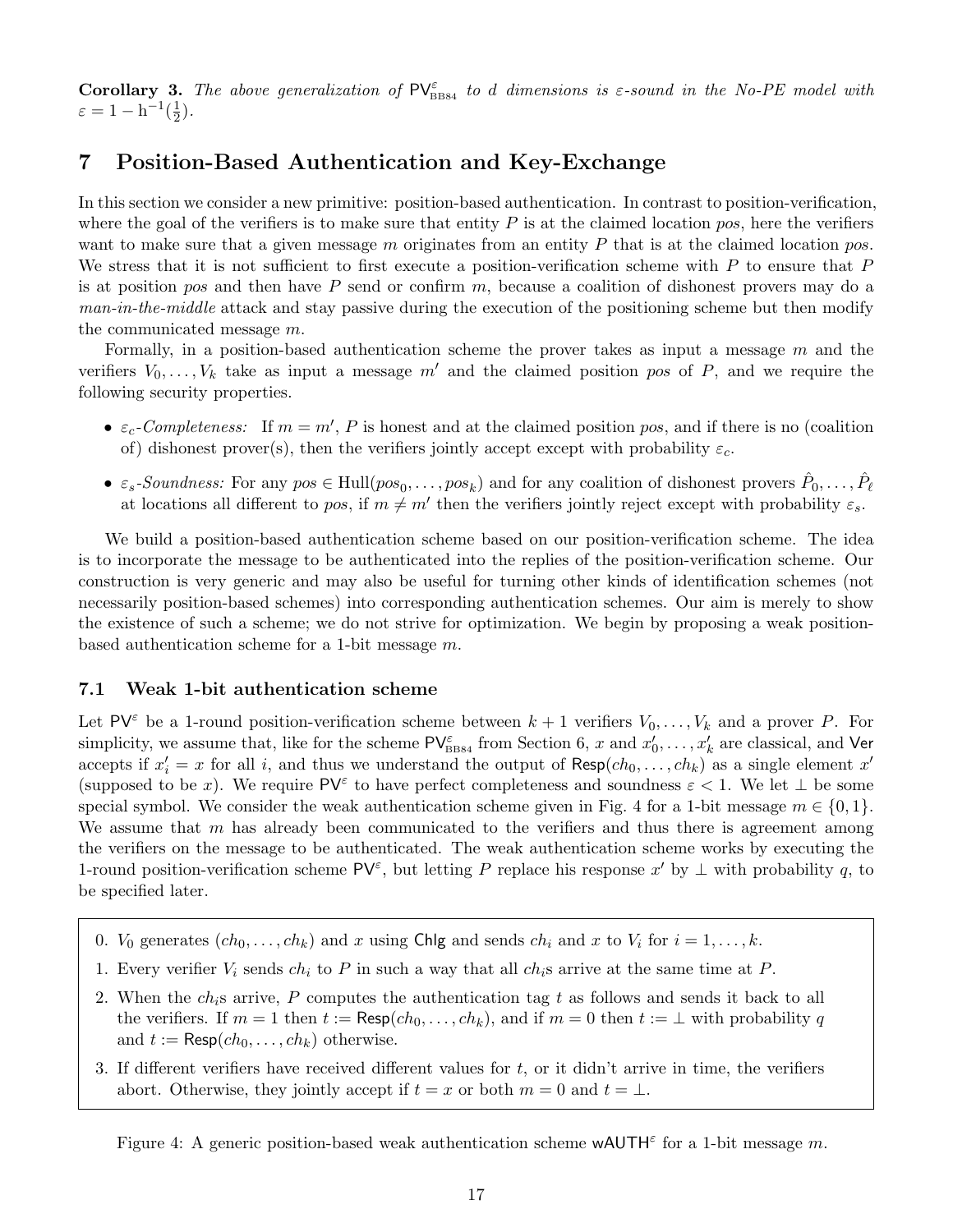We now analyze the success probability of an adversary authenticating a bit  $m' \in \{0, 1\}$ . We consider the case where there is no honest prover present (we call this an *impersonation attack*), and the case where an honest prover is active and authenticates the bit  $m \neq m'$  (we call this a *substitution attack*).

The following properties are easy to verify and follow from the security property of  $PV^{\varepsilon}$ .

**Lemma 2.** Let  $\hat{P}$  be a coalition of dishonest provers not at the claimed position and trying to authenticate message  $m' = 1$ . In case of an impersonation attack, the verifiers accept with probability at most  $\varepsilon$ , and in case of a substitution attack (with  $m = 0$ ), the verifiers accept with probability at most  $\delta = (1 - q) + q\varepsilon =$  $1 - q(1 - \varepsilon) < 1$ .

On the other hand,  $\hat{P}$  can obviously authenticate  $m' = 0$  by means of a substitution attack with success probability 1; however, informally, P has bounded success probability in authenticating message  $m' = 0$  by means of an impersonation attack unless he uses the tag ⊥. (This fact is used latter to obtain a strong authentication scheme.)

Let us try to extend the above in order to get a strong authentication scheme. Based on the observation that by performing a substitution attack on wAUTH<sup> $\varepsilon$ </sup>, it is easy to substitute the message bit  $m = 1$  by  $m' = 0$  but non-trivial to substitute  $m = 0$  by  $m' = 1$ , a first approach to obtain an authentication scheme with good security might be to apply wAUTH<sup> $\epsilon$ </sup> bitwise to a *balanced encoding* of the message. Such an encoding should ensure that for any distinct messages  $m$  and  $m'$ , there are many positions in which the encoding of  $m'$  is 1 but the encoding of m is 0. Unfortunately, this is not good enough. The reason is that P and the verifiers are not necessarily synchronized. For instance, assume we encode  $m = 0$  into  $c = 010101...01$  and  $m' = 1$  into  $c' = 101010...10$ , and authentication works by doing wAUTH<sup> $\epsilon$ </sup> bit-wise on all the bits of the encoded message. If  $\hat{P}$  wants to substitute  $m = 0$  by  $m' = 1$  then he can simply do the following. He tries to authenticate the first bit 1 of  $c'$  towards the verifiers by means of an impersonation attack. If he succeeds, which he can with constant probability, then he simply authenticates the remaining bits 01010...10 of c' by using P, who is happy to authenticate all of the bits of  $c = 010101...01$ . Because of this issue of P bringing P and the verifiers out of sync, we need to be more careful about the exact encoding we use.

## 7.2 Secure Position-Based Authentication Scheme

We specify a special class of codes, which is strong enough for our purpose.

**Definition 5.** Let  $c \in \{0,1\}^N$ . A vector  $e \in \{-1,0,1\}^{2N}$  is called an embedding of c if by removing all the −1 entries in e we obtain c. Furthermore, for two strings  $c, c' \in \{0, 1\}^N$  we say that  $c'$   $\lambda$ -dominates c if for all embeddings e and  $e'$  of c and  $c'$  (at least) one of the following holds: (a) the number of positions  $i \in \{1, \ldots, 2N\}$  for which  $e'_i = 1$  and  $e_i < 1$  is at least  $\lambda$ , or (b) there exist a consecutive sequence of indices I such that the set  $J = \{i \in I : e'_i > -1\}$  has size  $|J| \geq 4\lambda$  and it contains at least  $\lambda$  indices  $i \in J$  with  $e_i = -1$ .

For instance, let  $c = 00...011...1$  and  $c' = 11...100...0$ , where the blocks of 0's and 1's are of length  $N/2$ . It is not hard to see that the two codewords  $N/4$ -dominate each other. However,  $\tilde{c}' = 0101...01$  does not dominate  $\tilde{c} = 1010...10$ , since  $\tilde{c}'$  can be embedded into  $\ddagger 0101...01\ddagger$ ;...; and  $\tilde{c}$  into 1010...10;;..;, where here and later we use  $\ddagger$  to represent  $-1$ .

#### **Definition 6.** A code C is  $\lambda$ -dominating, if any two codewords in C  $\lambda$ -dominate each other.

We note that the requirement for  $\lambda$ -dominating codes can be relaxed in various ways to allow a greater range of codes.

Let wAUTH<sup> $\epsilon$ </sup> be the above weak authentication scheme satisfying Lemma 2. In order to authenticate a message  $m \in \{0,1\}^{\mu}$  in a strong way (with  $\lambda$  a security parameter), an encoding c of m using a  $\lambda$ -dominating code C is bit-wise authenticated by means of  $w$ AUTH $^{\epsilon}$ , and the verifiers perform statistics over the number of ⊥s received. The resulting authentication scheme is given in Fig. 5; as for the weak scheme, we assume that the message m has already been communicated.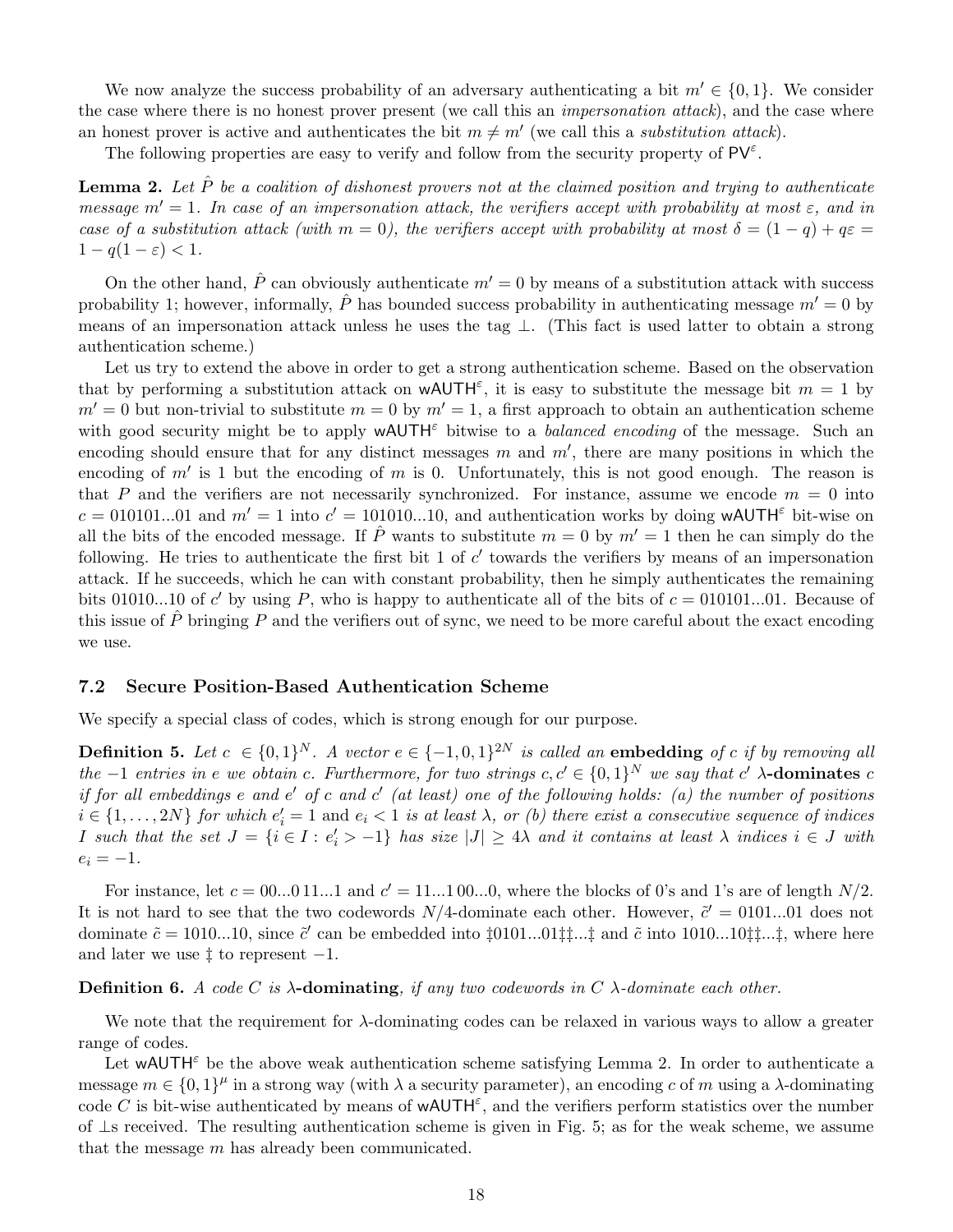- 0. P and the verifiers encode m into a codeword  $c = (c_1, \ldots, c_N) \in C$ , for a  $\lambda$ -dominating code C.
- 1. For  $j = 1, \ldots, N$ , the following is repeated in sequence.
	- 1.1 P authenticates  $c_j$  by means of wAUTH<sup> $\varepsilon$ </sup>. Let  $t_i$  be the corresponding tag received.
	- 1.2 If  $j > 4\lambda$  then the verifiers compute  $n_{\perp}(j) = |\{i \in \{j-4\lambda, \ldots, j\} : c_i = 0 \wedge t_i = \perp\}|$ .
- 2. If any of the wAUTH<sup> $\varepsilon$ </sup> executions fails, or if  $n_{\perp}(j) > 8q\lambda$  for some round  $j > 4\lambda$  then the verifiers jointly reject. Otherwise, m is accepted.

Figure 5: A generic position-based authentication scheme AUTH.

## **Theorem 8.** The generic position-based authentication scheme AUTH (Fig. 5) is  $Ne^{-2q\lambda}$ -complete.

*Proof.* An honest prover which follows the above scheme can fail only if for some round r,  $n_1 > 8q\lambda$ . Using Chernoff bound [Che52], the probability of having  $n_{\perp} > 8q\lambda$  at a specific round r, is upper bounded by  $e^{-2q\lambda}$ . Using the union bound for every possible round j, we bound the failure probability with  $Ne^{-2q\lambda}$ .  $\Box$ 

Before we analyze the security of the authentication scheme, let us discuss the possible attacks on it. Here we treat  $\hat{P}$  as a single identity, however  $\hat{P}$  represents a collaboration of adversaries. Similarly, we refer the  $k + 1$  verifiers as a single entity, V. We point out that we do not assume that honest P and V have synchronized clocks. Therefore, we allow  $\hat{P}$  to arbitrarily schedule and interleave the N executions of wAUTH<sup> $\varepsilon$ </sup> that V performs with the N executions that P performs. The only restriction on the scheduling is that P and V perform their executions of wAUTH<sup> $\varepsilon$ </sup> in the specified order.

This means that at any point in time during the attack when P has executed wAUTH<sup> $\epsilon$ </sup> for the bits  $c_1, \ldots, c_{j-1}$  and V has executed wAUTH<sup> $\varepsilon$ </sup> for the bits  $c'_1, \ldots, c'_{j'-1}$  and both are momentarily inactive (at the beginning of the attack:  $j = j' = 1$ ,  $\hat{P}$  can perform one of the following three actions. (1) Activate V to run wAUTH<sup> $\varepsilon$ </sup> on  $c'_{j'}$  but not activate P; this corresponds to an impersonation attack. (2) Activate V to run wAUTH<sup> $\varepsilon$ </sup> on  $c'_{j'}$  and activate P to run wAUTH $\varepsilon$  on  $c_j$ ; this corresponds to a substitution attack if  $c_j \neq c'_{j'}$ . (3) Activate P to run wAUTH<sup> $\varepsilon$ </sup> on  $c_j$  but not activate V; this corresponds to "fast-forwarding" P. We note that  $\ddot{P}$ 's choice on which action to perform may be adaptive and depend on what he has seen so far. However, since V and P execute wAUTH<sup> $\varepsilon$ </sup> for each position within c independently, information gathered from previous executions of wAUTH<sup> $\varepsilon$ </sup> does not improve  $\ddot{P}$ 's success probability to break the next execution.

It is now easy to see that any attack with its (adaptive) choices of  $(1)$ ,  $(2)$  or  $(3)$  leads to embeddings e and e' of c and c', respectively. Indeed, start with empty strings  $e = e' = \emptyset$  and update them as follows. For each of  $\hat{P}$ 's rounds, update e by e‡ and e' by e'c'<sub>j'</sub> if  $\hat{P}$  chooses (1), update e by ec<sub>j</sub> and e' by e'c'<sub>j'</sub> if he chooses (2), and update e by  $ec_j$  and e' by  $e'$  if he chooses (3). In the end, complete e and e' by padding them with sufficiently many  $\ddagger$ s to have them of length 2N. It is clear that the obtained e and  $e'$  are indeed valid embeddings of  $c$  and  $c'$ , respectively.

**Theorem 9.** For any  $\varepsilon > 0$  and  $0 < q < (1 - \varepsilon)/8$ , the generic position-based authentication scheme AUTH (Fig. 5) is  $2^{-\Omega(\lambda)}$ -sound in the No-PE model.

*Proof.* Let m and  $m' \neq m$  be the messages input by P and the verifiers, respectively, and let c and c' be their encodings. Furthermore, let e and e' be their embeddings, determined (as explained above) by  $\hat{P}$ 's attack. By the condition on the  $\lambda$ -dominating code C we know that one of the two properties (a) or (b) of Definition 5 holds. If (a) holds, then the number of positions  $i \in \{1, ..., 2N\}$  for which  $e'_i = 1$  and  $e_i \in \{-1,0\}$  is  $\lambda$ . In this case, by construction of the embeddings, in his attack P needs to authenticate (using wAUTH<sup> $\epsilon$ </sup>) the bit 1 at least  $\lambda$  times (by means of an impersonation or a substitution attack). By Lemma 2, the success probability of  $\hat{P}$  is thus at most  $\delta^{\lambda}$ , which is  $2^{-\Omega(\lambda)}$ . In the case where property (b) holds, there exists a consecutive sequence of indices I such that the set  $J = \{i \in I : e'_i > -1\}$  has size  $|J| \geq 4\lambda$  and contains at least  $\lambda$  indices  $i \in J$  with  $e_i = -1$ . For any such index  $i \in J$  with  $e_i = -1$ ,  $\tilde{P}$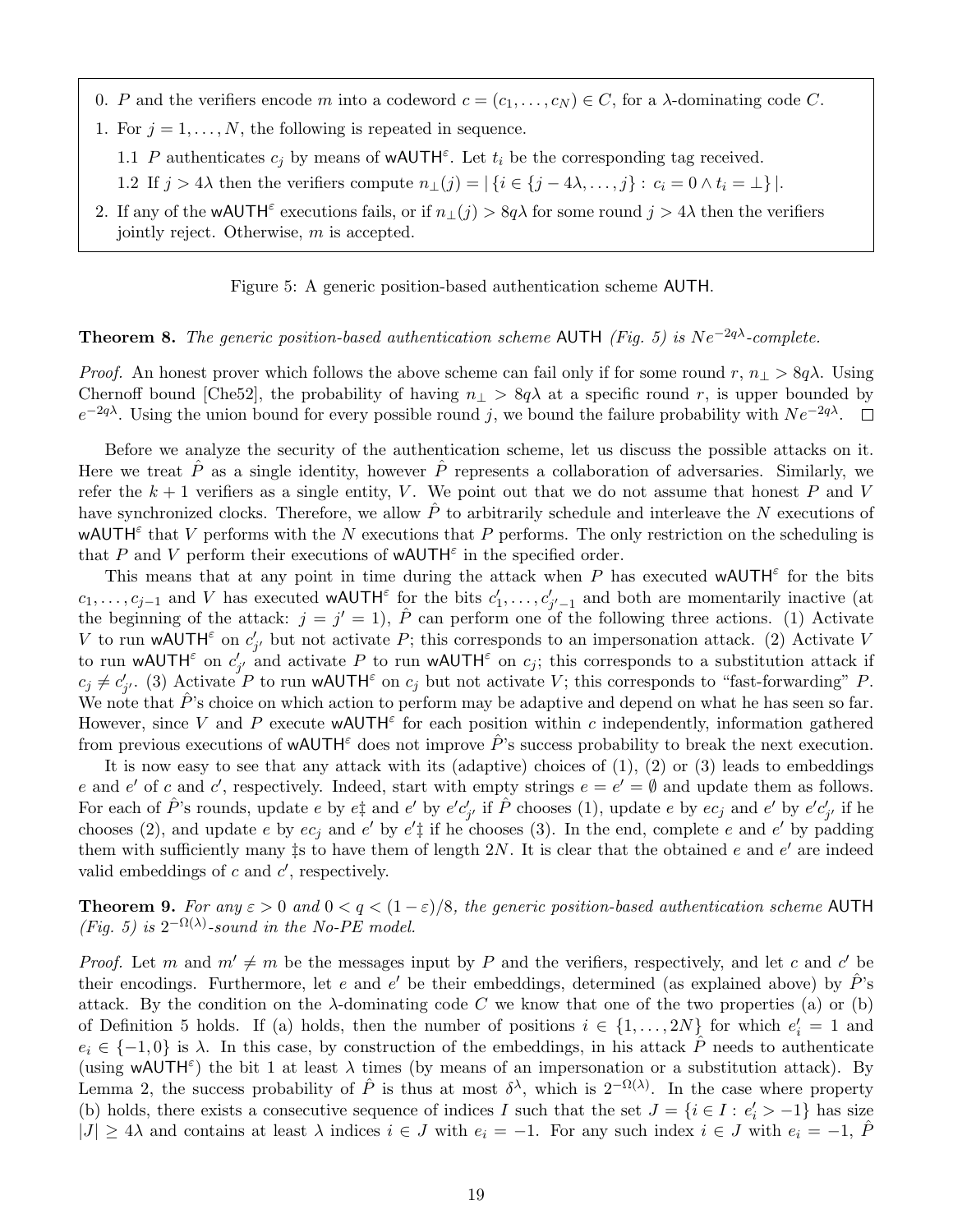needs to authenticate (using wAUTH<sup> $\varepsilon$ </sup>) the bit  $e'_i$  by means of an impersonation attack, while he may use  $\perp$ for (at most) a  $8q$ -fraction of those *i*'s.

However, by the  $\varepsilon$ -soundness of PV<sup> $\varepsilon$ </sup>, if we require  $\varepsilon < 1-8q$ , then the probability of  $\hat{P}$  succeeding in this is exponentially small in  $\lambda$ .  $\Box$ 

A possible choice for a dominating code for  $\mu$ -bit messages is the *balanced repetition code*  $C_{\ell$ -BR, obtained by applying the code  $C_{\ell-\text{BR}} = \{00..011..1, 11..100..0\} \subset \{0,1\}^{2\ell}$  bit-wise.

**Lemma 3.** For any  $\ell$  and  $\mu$ , the balanced repetition code  $C_{\ell$ <sub>ER</sub> is  $\ell/4$ -dominating.

*Proof.* Let  $c, c' \in \{0, 1\}^{2\ell\mu}$  be two distinct code words from  $C_{\ell-BR}^{\mu}$ , and let e and e' be their respective embeddings. Note that c is made up of blocks of 0's and 1's of length  $\ell$ . Correspondingly, e is made up of blocks of 0's and 1's of length  $\ell$ , with  $\ddagger$ 's inserted at various positions. Let  $I_1, \ldots, I_{2\mu}$  be the index sets that describe these 0 and 1-blocks of e. In other words, they satisfy:  $I_i < I_{i+1}$  element-wise,  $|I_i| = \ell$ , and  $\{e_i : i \in I_j\}$  equals  $\{0\}$  or  $\{1\}$ . Furthermore, the sequence of  $e_i$ 's with  $i \in I_1 \cup \ldots \cup I_{2\mu}$  equals c, and as such, for any odd j, one of  $I_j$  and  $I_{j+1}$  is a 0-block and one a 1-block. Let  $\phi: \{1, \ldots, \mu\} \to \{1, \ldots, 2\mu\}$  be the function such that  $I_{\phi(k)}$  is the k-th 1-block in  $I_1, \ldots, I_{2\mu}$ . The corresponding we can do with c' and e', resulting in blocks  $I'_1, \ldots, I'_{2\mu}$  and function  $\phi'$ . For any j, we define  $cl(I'_j)$  to be the smallest "interval" in  $\{1, \ldots, 4\mu\ell\}$  that contains  $I'_j$ .

For 1-blocks  $I_j$  and  $I'_{j'}$ , we say that  $I_j$  overlaps with  $I'_{j'}$  if  $|I_j \cap cl(I'_{j'})| \geq 3\ell/4$ . We make the following case distinction.

Case 1:  $I_{\phi(k')}$  does not overlap with  $I'_{\phi'(k')}$  for some k'. If all the indices in  $I_{\phi(k')} \setminus cl(I'_{\phi'(k')} )$  are larger than those in  $cl(I'_{\phi'(k')})$ , then  $e'_i = 1$  for all  $i \in I'_{\phi'(1)} \cup \ldots \cup I'_{\phi'(k')}$  but  $e_i < 1$  for at least  $\ell/4$  of these *i*'s. A similar argument can be used when all these indices are smaller than those in  $cl(I'_{\phi'(k')})$ . If neither of the above holds, then  $e'_i = 1$  for all  $i \in I'_{\phi'(k')}$  but  $e_i < 1$  for at least  $\ell/4$  of these i's. Hence, property (a) of Definition 5 is satisfied (with parameter  $\ell/4$ ).

Case 2:  $I_{\phi(k)}$  overlaps with  $I'_{\phi'(k)}$  for every k. Since c and c' are distinct, and by the structure of the code, there must exist two subsequent 1-blocks  $I_{\phi(k)}$  and  $I_{\phi(k+1)}$  such that the number of 0-blocks between  $I_{\phi(k)}$  and  $I_{\phi(k+1)}$  is strictly smaller than the number of 0-blocks between the corresponding 1-blocks  $I'_{\phi'(k)}$ and  $I'_{\phi'(k+1)}$ . If there is no 0-block between  $I_{\phi(k)}$  and  $I_{\phi(k+1)}$  and (at least) one 0-block between  $I'_{\phi'(k)}$  and  $I'_{\phi'(k+1)}$  then by the assumption on the overlap, at least half of the indices i in the 0-block  $I'_{\phi'(k)+1}$  satisfy  $e_i = \ddagger$ . If there is one 0-block between  $I_{\phi(k)}$  and  $I_{\phi(k+1)}$  and two 0-blocks between  $I'_{\phi'(k)}$  and  $I'_{\phi'(k+1)}$  then at least a quarter of the indices  $i \in I'_{\phi'(k)+1} \cup I'_{\phi'(k)+2}$  satisfy  $e_i = \ddagger$ . In both (sub)cases, property (b) of Definition 5 is satisfied (with  $\lambda = \ell/4$ ).  $\Box$ 

Plugging in the concrete secure positioning scheme from Section 6.2, we obtain a secure realization of position-based authentication scheme in  $\mathbb{R}^d$ , in the No-PE model.

## 7.3 Position-Based Key Exchange

The goal of a position-based key exchange scheme is to have the verifiers agree with honest prover  $P$  at location pos on a key  $K \in \{0,1\}^L$ , in such a way that no dishonest prover has any (non-negligible amount of) information on K beyond its bit-length L, as long as he is not located at  $pos$ .<sup>4</sup> Formally, we require the following security properties.

- $\varepsilon_c$ -Completeness: If P is honest and at the claimed position pos, and if there is no (coalition of) dishonest prover(s), then P and  $V_0, \ldots, V_k$  output the same key K of positive length, except with probability  $\varepsilon_c$ .
- $\varepsilon_s$ -Security: For any position  $pos \in Hull(pos_0, \ldots, pos_k)$  and for any coalition  $\hat{P}$  of dishonest provers at locations all different to pos, the hybrid state  $\rho_{KE}$ , consisting of the key K output by the verifiers

<sup>&</sup>lt;sup>4</sup>The length L of the key may depend on the course of the scheme. In particular, an adversary may enforce it to be 0.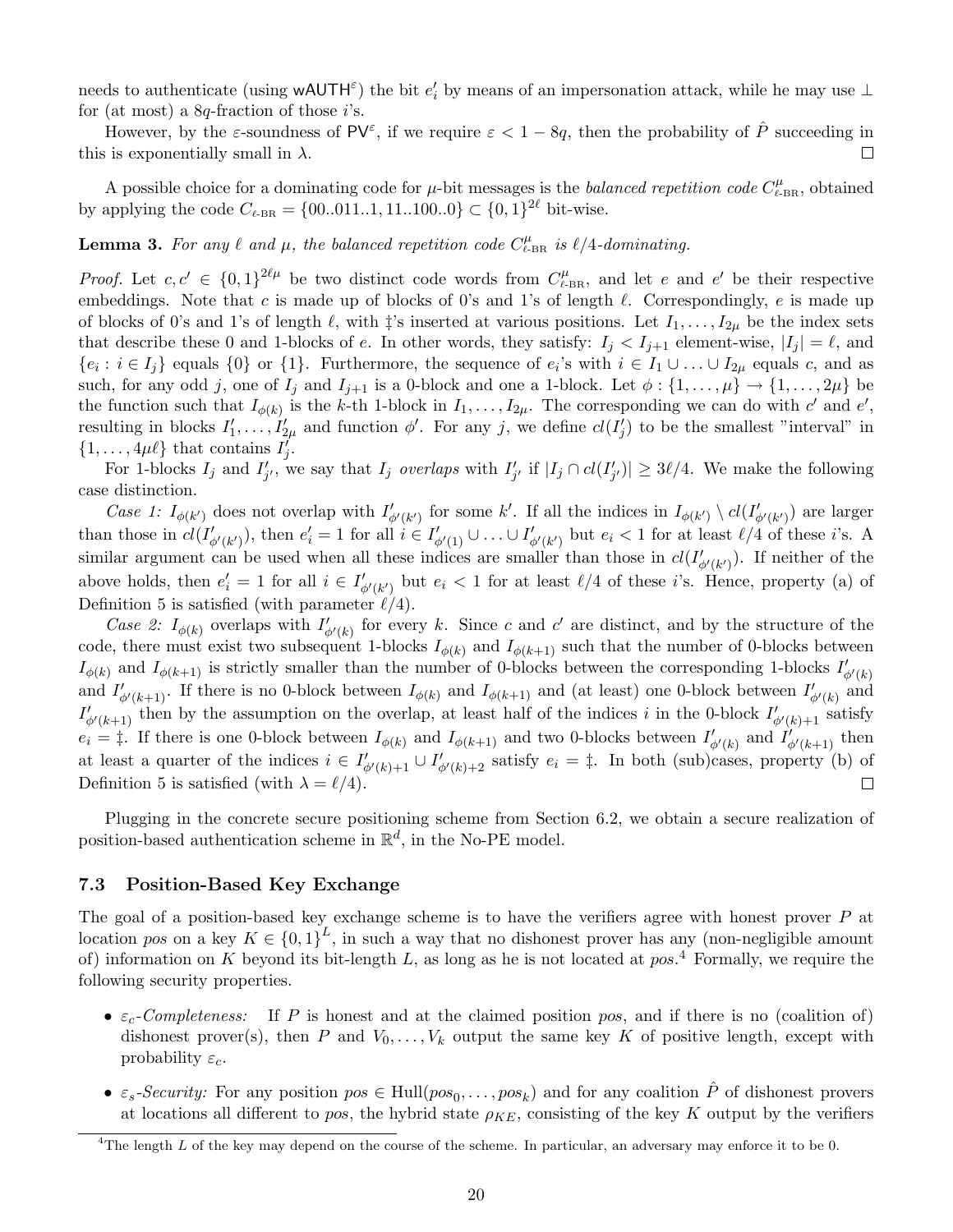and the collective quantum system of  $\hat{P}$  at the end of the scheme, satisfies  $\delta(\rho_{KE}, \rho_{\tilde{KE}}) \leq \varepsilon_s$ , where  $K$  is chosen independently and at random of the same bit-length as  $K$ .

Note that the security properties only ensure that the *verifiers* can be convinced that  $\hat{P}$  has no information on the key they obtain; no such security is guaranteed for P. Indeed,  $\hat{P}$  can always honestly execute the scheme with  $P$ , acting as verifiers. Also note that the security properties do not provide any guarantee to the verifiers that P has obtained the *same* key in case of an active attack by P, but this can always be achieved e.g. with the help of a position-based authentication scheme by having  $P$  send an authenticated hash of his key.

A position-based key exchange scheme can easily be obtained by taking any quantum key-distribution (QKD) scheme that requires authenticated communication, and do the authentication by means of a positionbased authentication scheme, like the scheme from the previous section. One subtlety to take care of is that QKD schemes usually require two-way authentication, whereas position-based authentication only provides authentication from the prover to the verifiers. However, this can easily be resolved as follows. Whenever the QKD scheme instructs  $V_0$  (acting as Alice in the QKD scheme) to send a message m in an authenticated way to P (acting as Bob),  $V_0$  sends m without authentication to P, but then in the next step P authenticates the message m' he has received (supposedly  $m' = m$ ) toward the verifiers, who abort and output an empty key K in case the authentication fails.

Using standard BB84 QKD, we obtain a concrete position-based key exchange scheme. The security of that scheme follows from the security of the BB84 protocol [LC99, BBB+00, SP00, May01, BOHL+05, Ren05] and of the position-based authentication scheme.

## 8 Conclusion and Open Questions

Continuing a very recent line of research [Mal10a, Mal10b, CFG<sup>+</sup>10, KMS10, Ken10], we have given a general proof that information-theoretic position-verification quantum schemes are impossible, thereby answering an open question about the security of schemes proposed in [KMS10] to the negative. On the positive side, we have provided schemes secure under the assumption that dishonest provers do not use pre-shared entanglement. Our results naturally lead to the question: How much entanglement is needed in order to break position-verification protocols? Can we show security in the bounded-quantum-storage model [DFSS05] where adversaries are limited to store, say, a linear fraction of the communicated qubits?

## Acknowledgments

We thank Charles Bennett, Frédéric Dupuis and Louis Salvail for interesting discussions. HB would like to thank Sandu Popescu for explaining Vaidman's scheme and pointing [CCJP10] out to him.

## References

- [BB84] C.H. Bennett and G. Brassard. Quantum cryptography: Public key distribution and coin tossing. In Proceedings of IEEE International Conference on Computers, Systems and Signal Processing, volume 175, 1984.
- [BBB+00] Eli Biham, Michel Boyer, P. Oscar Boykin, Tal Mor, and Vwani P. Roychowdhury. A proof of the security of quantum key distribution. In  $STOC'00$ , pages 715–724, New York, 2000. ACM Press.
- [BBC<sup>+</sup>93] Charles H. Bennett, Gilles Brassard, Claude Crépeau, Richard Jozsa, Asher Peres, and William K. Wootters. Teleporting an unknown quantum state via dual classical and einsteinpodolsky-rosen channels. Phys. Rev. Lett., 70(13):1895–1899, Mar 1993.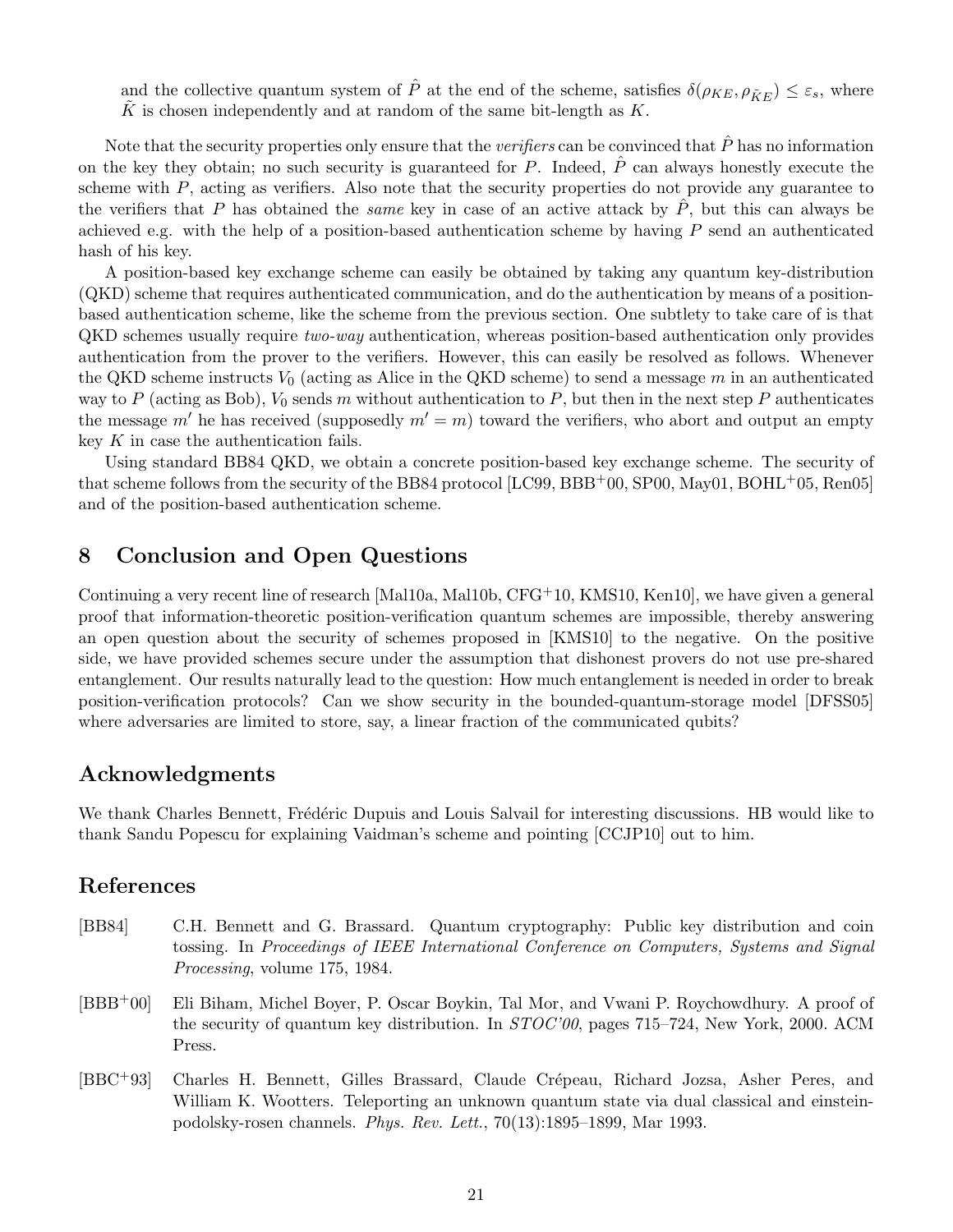- [BC94] Stefan Brands and David Chaum. Distance-bounding protocols. In EUROCRYPT'93, pages 344–359. Springer, 1994.
- [BCC+10] Mario Berta, Matthias Christandl, Roger Colbeck, Joseph M. Renes, and Renato Renner. The uncertainty principle in the presence of quantum memory. Nature Physics, 2010.
- [BOHL+05] M. Ben-Or, M. Horodecki, D.W. Leung, D. Mayers, and J. Oppenheim. The universal composable security of quantum key distribution. In TCC'05, pages 386–406. Springer, 2005.
- [Bus04] Laurent Bussard. Trust Establishment Protocols for Communicating Devices. PhD thesis, Eurecom-ENST, 2004.
- [CCJP10] S R Clark, A J Connor, D Jaksch, and S Popescu. Entanglement consumption of instantaneous nonlocal quantum measurements. New Journal of Physics, 12(8):083034, 2010.
- [CCS06] Srdjan Capkun, Mario Cagalj, and Mani Srivastava. Secure localization with hidden and mobile base stations. In IEEE INFOCOM, 2006.
- [CFG+10] Nishanth Chandran, Serge Fehr, Ran Gelles, Vipul Goyal, and Rafail Ostrovsky. Position-based quantum cryptography. arXiv/quant-ph:1005.1750, May 2010.
- [CGMO09] N. Chandran, V. Goyal, R. Moriarty, and R. Ostrovsky. Position Based Cryptography. In  $CRYPTO'09$ , page 407. Springer, 2009. Full version: http://eprint.iacr.org/2009/364.
- [CH05] Srdjan Capkun and Jean-Pierre Hubaux. Secure positioning of wireless devices with application to sensor networks. In IEEE INFOCOM, pages 1917–1928, 2005.
- [Che52] H. Chernoff. A measure of asymptotic efficiency for tests of a hypothesis based on the sum of observations. The Annals of Mathematical Statistics, pages 493–507, 1952.
- [CKOR10] Nishanth Chandran, Bhavana Kanukurthi, Rafail Ostrovsky, and Leonid Reyzin. Privacy amplification with asymptotically optimal entropy loss. In STOC'10, pages 785–794, New York, 2010. ACM Press.
- [CT91] Thomas M. Cover and Joy A. Thomas. Elements of Information Theory. Wiley, 1991.
- [DFSS05] Ivan Damgård, Serge Fehr, Louis Salvail, and Christian Schaffner. Cryptography in the bounded quantum-storage model. In 46th Annual IEEE Symposium on Foundations of Computer Science (FOCS), pages 449–458. IEEE, 2005.
- [Fan61] Robert Fano. Transmission of information; a statistical theory of communications. M.I.T. Press, 1961.
- [GLM02] Vittorio Giovannetti, Seth Lloyd, and Lorenzo Maccone. Quantum cryptographic ranging. Journal of Optics B, 4(4):042319, Aug 2002.
- [Hol73] A. S. Holevo. Information-theoretical aspects of quantum measurement. Problemy Peredači Informacii, 9(2):31–42, 1973.
- [Ken10] Adrian Kent. Quantum tagging with cryptographically secure tags. arXiv/quant-ph:1008.5380, Aug 2010.
- [KMS10] Adrian Kent, Bill Munro, and Tim Spiller. Quantum tagging: Authenticating location via quantum information and relativistic signalling constraints. arXiv/quant-ph:1008.2147, Aug 2010.
- [KMSB06] Adrian Kent, William Munro, Tomothy Spiller, and Raymond Beausoleil. Tagging systems, 2006. US patent nr 2006/0022832.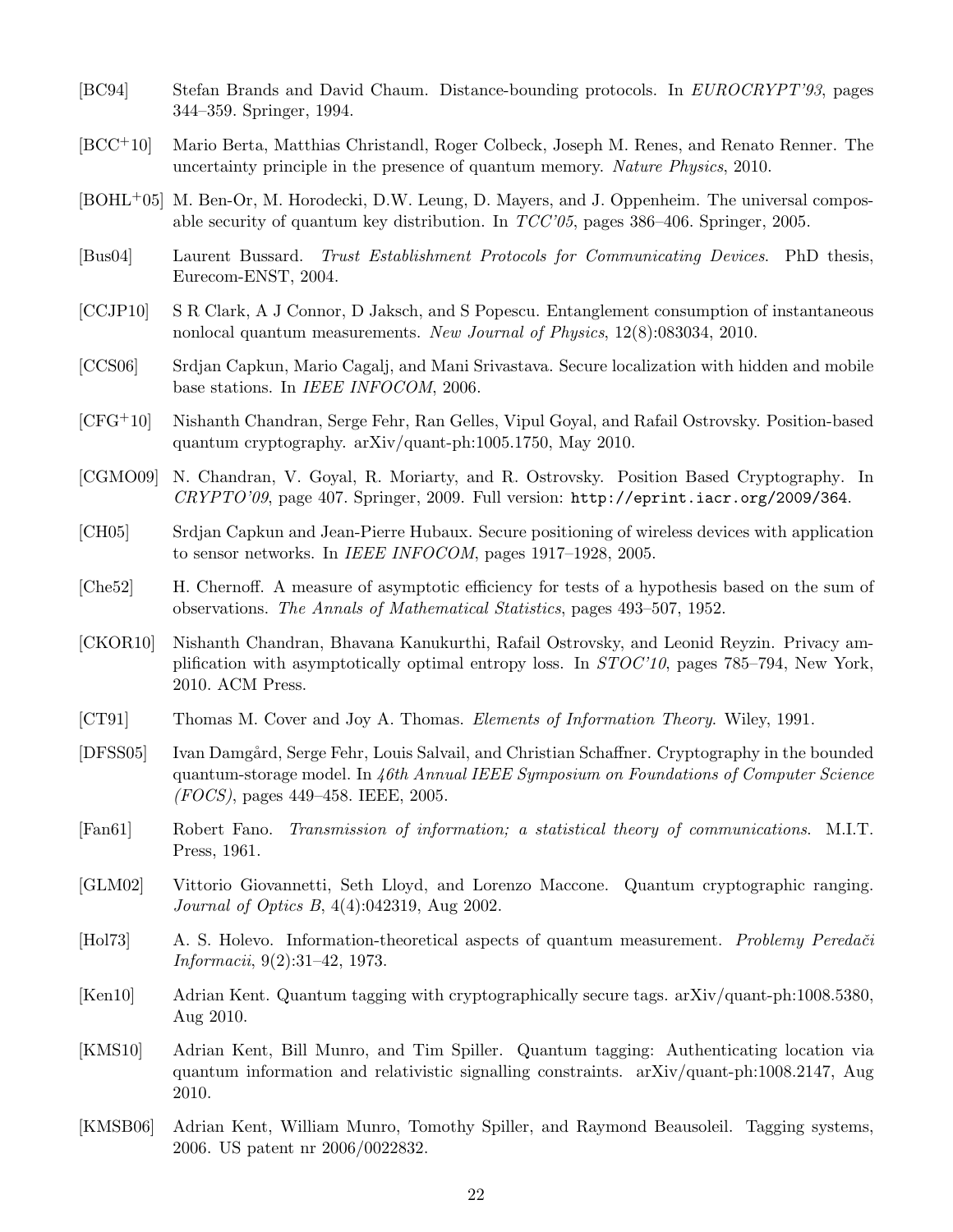- [KR09] Bhavana Kanukurthi and Leonid Reyzin. Key agreement from close secrets over unsecured channels. In EUROCRYPT'09, pages 206–223. Springer, 2009.
- [LC99] Hoi-Kwong Lo and H. F. Chau. Unconditional Security of Quantum Key Distribution over Arbitrarily Long Distances. Science, 283(5410):2050–2056, 1999.
- [LL10] Hoi-Kwan Lau and Hoi-Kwong Lo. Insecurity of position-based quantum cryptography protocols against entanglement attacks. arXiv/quant-ph:1009.2256, Sep 2010.
- [Mal10a] Robert A. Malaney. Location-dependent communications using quantum entanglement. Phys. Rev. A, 81(4):042319, Apr 2010.
- [Mal10b] Robert A. Malaney. Quantum location verification in noisy channels, Apr 2010. arXiv/quantph:1004.2689.
- [May01] Dominic Mayers. Unconditional security in quantum cryptography. *J. ACM*, 48(3):351-406, 2001.
- [NC00] Michael A. Nielsen and Isaac L. Chuang. Quantum Computation and Quantum Information. Cambridge university press, 2000.
- [RB09] JM Renes and JC Boileau. Conjectured strong complementary information tradeoff. Phys. Rev. Let., 103(2):020402, 2009.
- [Ren05] Renato Renner. Security of Quantum Key Distribution. PhD thesis, ETH Zürich (Switzerland), September 2005. http://arxiv.org/abs/quant-ph/0512258.
- [RW03] Renato Renner and Stefan Wolf. Unconditional authenticity and privacy from an arbitrarily weak secret. In CRYPTO'03, pages 78–95. Springer, 2003.
- [SP00] Peter W. Shor and John Preskill. Simple proof of security of the BB84 quantum key distribution protocol. Phys. Rev. Let., 85(2):441–444, Jul 2000.
- [SP05] Dave Singelee and Bart Preneel. Location verification using secure distance bounding protocols. In IEEE MASS'10, 2005.
- [SSW03] Naveen Sastry, Umesh Shankar, and David Wagner. Secure verification of location claims. In WiSe'03, pages 1–10, 2003.
- [Vai03] Lev Vaidman. Instantaneous measurement of nonlocal variables. Phys. Rev. Lett., 90(1):010402, Jan 2003.
- [VN04] Adnan Vora and Mikhail Nesterenko. Secure location verification using radio broadcast. In OPODIS'04, pages 369–383, 2004.
- [ZLFW06] Yanchao Zhang, Wei Liu, Yuguang Fang, and Dapeng Wu. Secure localization and authentication in ultra-wideband sensor networks. IEEE Journal on Selected Areas in Communications, 24:829–835, 2006.

## A Proof of Lemma 1

In this section we prove the following lemma (Lemma 1): For any tri-partite state  $\rho_{ABY}$  with classical Y,

$$
H(A|BY) = \sum_{y} P_Y(y) H(\rho_{AB}^y|B).
$$